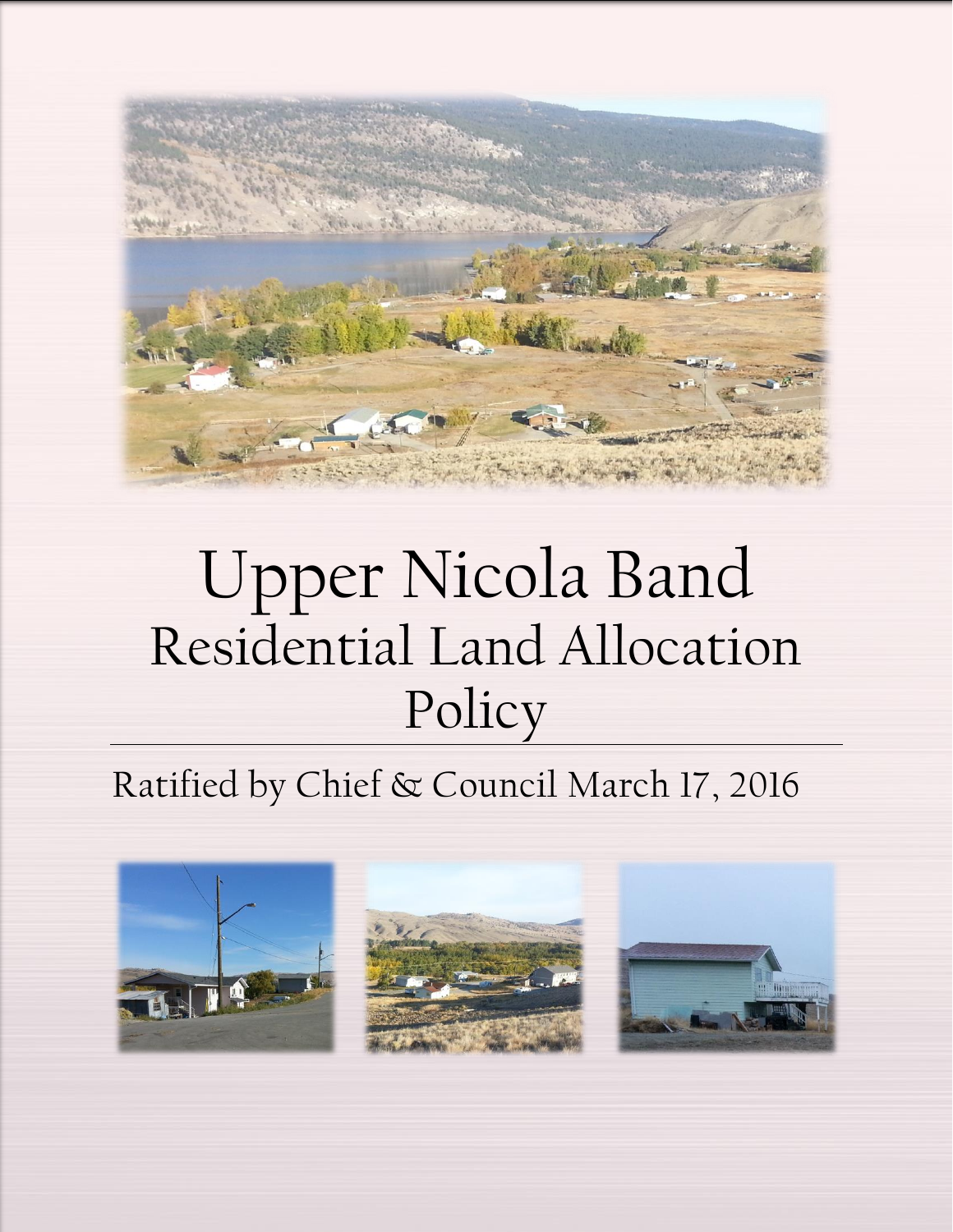



### **Band Council** Resolution

| The Council of the Upper Nicola Band                                                                                     | BCR Chronological No.: 2016-03-17-04                                                                                                                                                                                                                                                                                                                                                                                                                                                                                    |
|--------------------------------------------------------------------------------------------------------------------------|-------------------------------------------------------------------------------------------------------------------------------------------------------------------------------------------------------------------------------------------------------------------------------------------------------------------------------------------------------------------------------------------------------------------------------------------------------------------------------------------------------------------------|
| Physical: 2225 Village Road, Douglas Lake, BC<br>Mailing: Box 3700, Merritt, British Columbia V0K 1B8                    | File Reference (#applcable):                                                                                                                                                                                                                                                                                                                                                                                                                                                                                            |
| Date: March 17, 2016                                                                                                     |                                                                                                                                                                                                                                                                                                                                                                                                                                                                                                                         |
| Nicola Band lands for residential purposes;<br>flourishing community in harmony with our Timix";<br>Policy as presented. | WHEREAS the Upper Nicola Band Chief and Council require a policy and procedures on allocating Upper<br>WHEREAS the Residential Land Allocation Policy is intended to provide Upper Nicola Band members with<br>the opportunity to obtain an allocation of reserve land using a consistent and fair policy and procedures;<br>WHEREAS the Residential Land Allocation Policy follows the Upper Nicola Band Vision 'A strong<br>THEREFORE BE IT RESOLVED THAT we accept the Upper Nicola Band Residential Land Allocation |
| A quorum for this Band consists of (5) FIVE                                                                              |                                                                                                                                                                                                                                                                                                                                                                                                                                                                                                                         |
|                                                                                                                          |                                                                                                                                                                                                                                                                                                                                                                                                                                                                                                                         |
| <b>Chief Harvey McLeod</b>                                                                                               | <b>Councillor Brian Holmes</b><br><b>Councillor David Lindley</b>                                                                                                                                                                                                                                                                                                                                                                                                                                                       |
|                                                                                                                          | are Miles                                                                                                                                                                                                                                                                                                                                                                                                                                                                                                               |

**Councillor Dennis MacDonald** 

**Councillor Wallace Michel** 

**Councillor George Saddleman**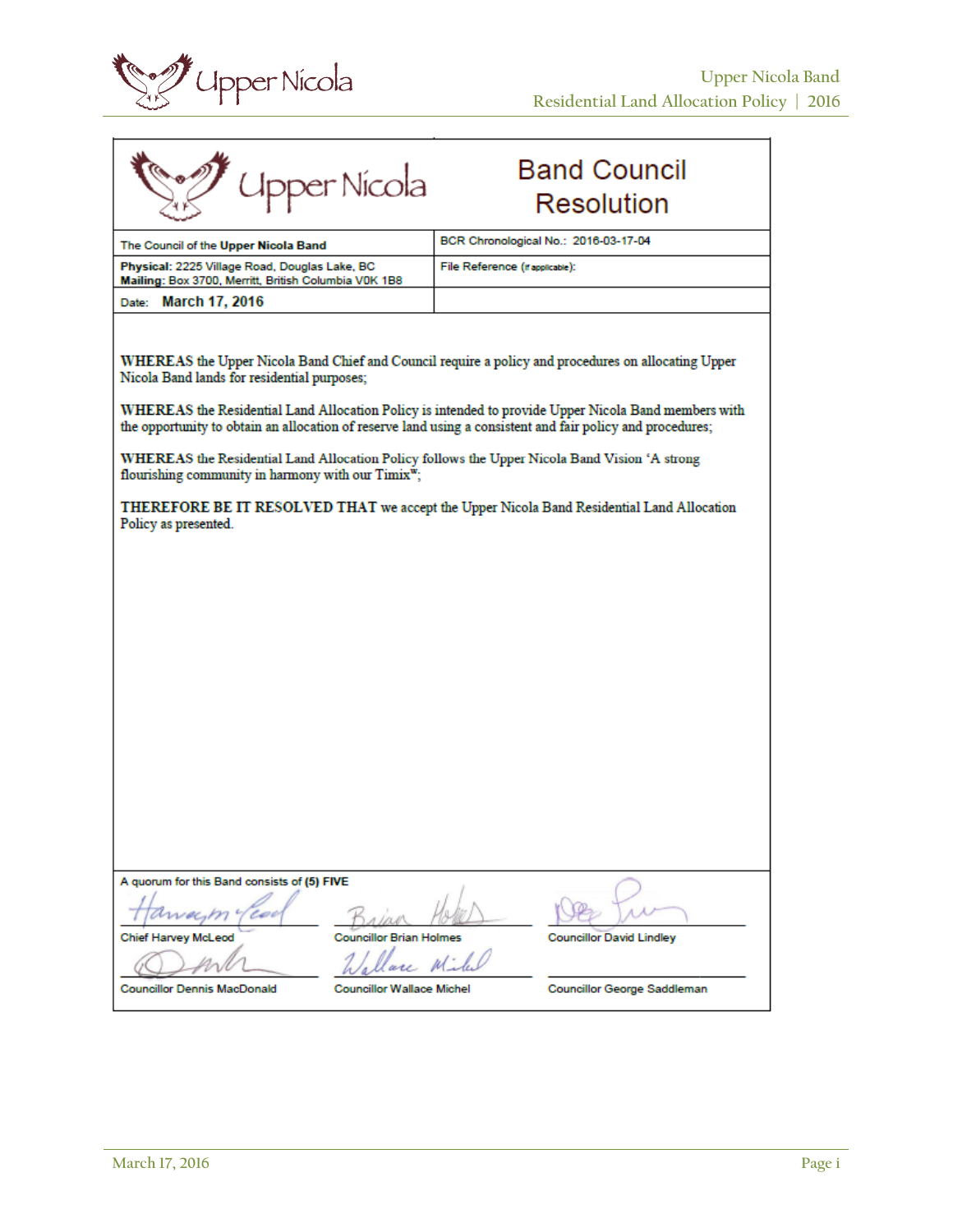

### Contents

| 1.0 |     |                                                                    |  |
|-----|-----|--------------------------------------------------------------------|--|
| 2.0 |     |                                                                    |  |
| 3.0 |     |                                                                    |  |
| 4.0 |     | Application of Residential Land Allocation Policy to UNB Members 3 |  |
|     | 4.1 |                                                                    |  |
| 5.0 |     |                                                                    |  |
|     | 5.1 |                                                                    |  |
|     | 5.2 |                                                                    |  |
|     | 5.3 |                                                                    |  |
|     | 5.4 |                                                                    |  |
| 6.0 |     |                                                                    |  |
| 7.0 |     |                                                                    |  |
| 8.0 |     |                                                                    |  |
|     |     |                                                                    |  |
|     |     |                                                                    |  |
|     |     |                                                                    |  |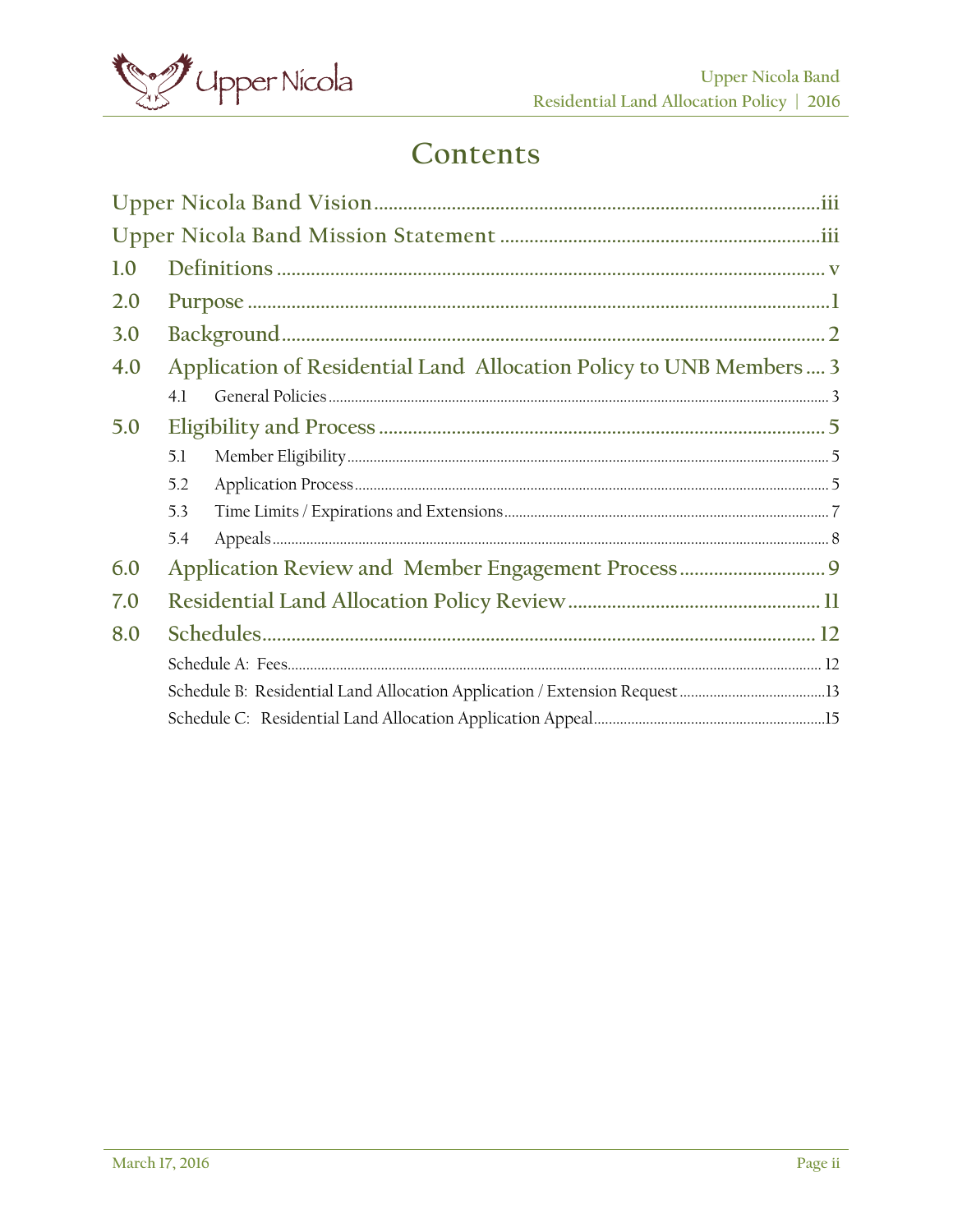<span id="page-3-0"></span>

# **Upper Nicola Band Vision**

A strong, flourishing community in harmony with our Timixw.

# **Upper Nicola Band Mission Statement**

<span id="page-3-1"></span>Upper Nicola is a proud inclusive Syilx community working together to promote SuxwtwtEm, teach our captik<sup>w</sup> and committed to building foundations through En'owkin'wixw.

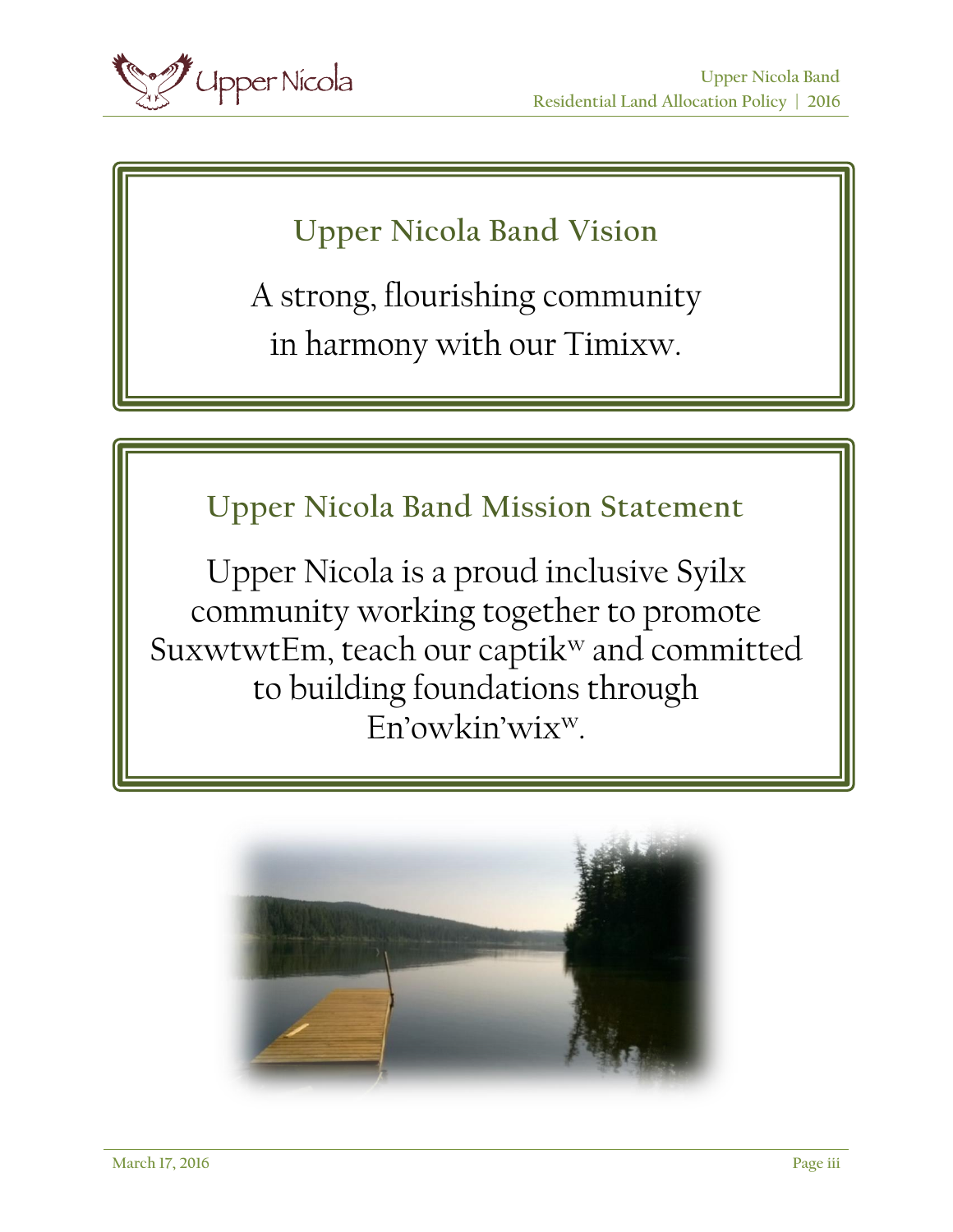<span id="page-4-0"></span>

## **1.0 Definitions**

**Agricultural / Range (AR)**: means lands **zoned** Agricultural / Range (AR) in the UNB Land Use Plan, which is intended to accommodate agricultural and range land uses and to protect agricultural and ranching land from the intrusion of uses that are not compatible with farm uses.

**Allocation** or **Land Allocation**: means a parcel of Upper Nicola Band Land to which a Member has a right of possession as a result of that land having been allocated to him/her by the UNB Band Council.

**Applicant**: means an adult Upper Nicola Band Member who has applied for a Land Allocation or who has submitted an appeal as per the Residential Land Allocation Policy.

**Band Council Resolution** or **BCR**: means a Resolution duly made by the UNB Chief and Council.

**Band**: means Upper Nicola Band.

**Certificate of Possession** or **CP**: means a Certificate of Possession issued by INAC to a Member of the Upper Nicola Band for a specific described parcel of land. See Indian Act.

**Chief and Council**: means the duly elected Upper Nicola Band Chief and Council.

**Community Use (CU)**: means lands **zoned** Community Use (CU) in the UNB Land Use Plan, which is intended for Community Services uses including passive and active uses.

**Condition**: means an item that must be completed as part of the Land Allocation Application process.

**Conditional Allocation Agreement** or **CAA**: means the document prepared by UNB Staff that sets forth Conditions that must be met for the Land Allocation to be finalized.

**Conditional Allocation**: means that as long as the Member completes the Conditions set forth in the Conditional Allocation Agreement, the Land Allocation Application will be approved.

**Conditional Approval**: means the Land Allocation Application has been approved by Council to be forwarded for presentation at a General Band Meeting, and may continue the Application process.

**Conditional Letter of Extension**: means a letter signed by the Chief and Council that allows a Land Allocation Agreement to be extended beyond its initial term.

**Culturally Significant Area (CSA)**: means lands **zoned** Culturally Significant Area (CSA) in the UNB Land Use Plan, which is intended to protect areas deemed to be culturally significant from intrusion by other uses and activities that are not compatible with such culturally significant uses

**Environmentally Sensitive Area (ESA)**: means lands **zoned** Environmentally Significant Area (ESA) in the UNB Land Use Plan, which is intended to protect environmentally significant areas from the intrusion of non-environmental uses

**General Band Meeting**: means a meeting open to all Members of the Upper Nicola Band.

**Good Standing**: means a Member who currently holds no debts to the Band.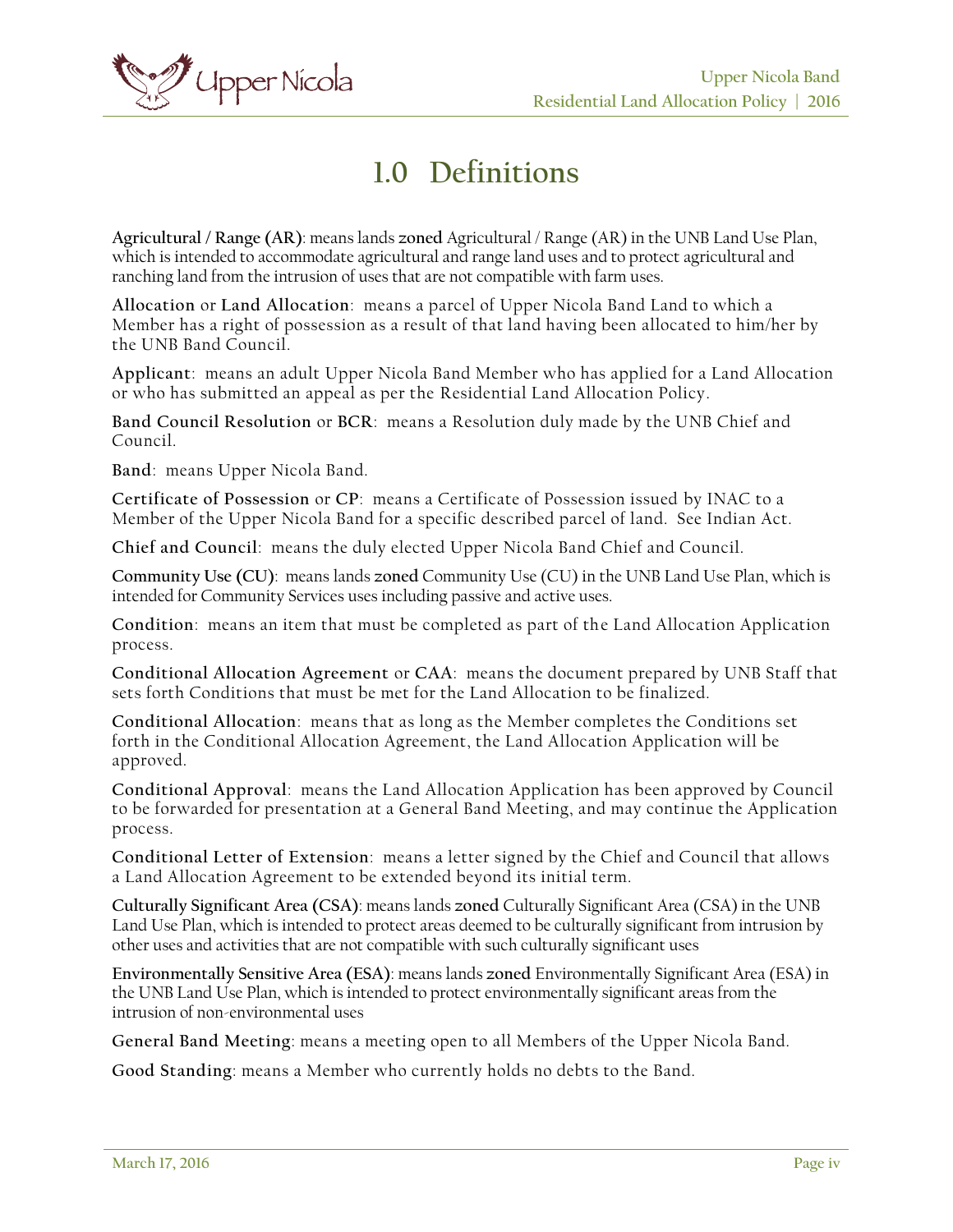

**Household**: means a single person, or a single- or multi-generational group of related people living together as a family unit

**Land Use Plan** or **LUP**: means a plan approved by Chief and Council addressing land use for the Upper Nicola Band.

**Land use**: means the way in which the land is being used, for example for Residential use or Commercial use, as defined in the Land use Plan.

**Lands Department** or **UNB Lands Department**: means the Upper Nicola Band department responsible for the administration of  $\overline{U}$ pper Nicola Band lands.

Lands Manager: means the Upper Nicola Band employee responsible for the administration of Upper Nicola Band reserve lands.

**Member** or **Band Member** or **Membership**: means having recognized Membership in the Upper Nicola Band.

**Minister**: means the Minister of Indigenous and Northern Affairs Canada (INAC).

**Residential 1 (R-1)**: means lands zoned Residential 1 (R-1) in the UNB Land Use Plan, which is intended for single family housing on large lots of 0.4 hectare (1.0 acres) or greater, with an individual well and septic sewage disposal system

**Residential 2 (R-2)**: means lands zoned Residential 2 (R-2) in the UNB Land Use Plan, which is intended for single family housing on lots with a connection to a community water system and an individual septic sewage disposal system

**Residential**: means a land use as defined by the UNB Land Use Plan regulations.

**Reversion**: means when a parcel of allocated land reverts back to Upper Nicola Band control.

**Staff** or **UNB Staff**: means employees of the Upper Nicola Band.

**Traditional Land Holder**: means a UNB Band Member who has a Traditional land holding, which is not a Certificate of Possession.

**Traditional land holding**: means band land that has been allocated to a UNB Band Member by BCR and is not a Certificate of Possession or a Certificate of Occupation as described in the Indian Act. A traditional land holding is not registered by the Minister and is not recognized by the Minister.

**UNB:** means Upper Nicola Band.

**Zone / Zoned**: means the land use category described by the UNB Land Use Plan.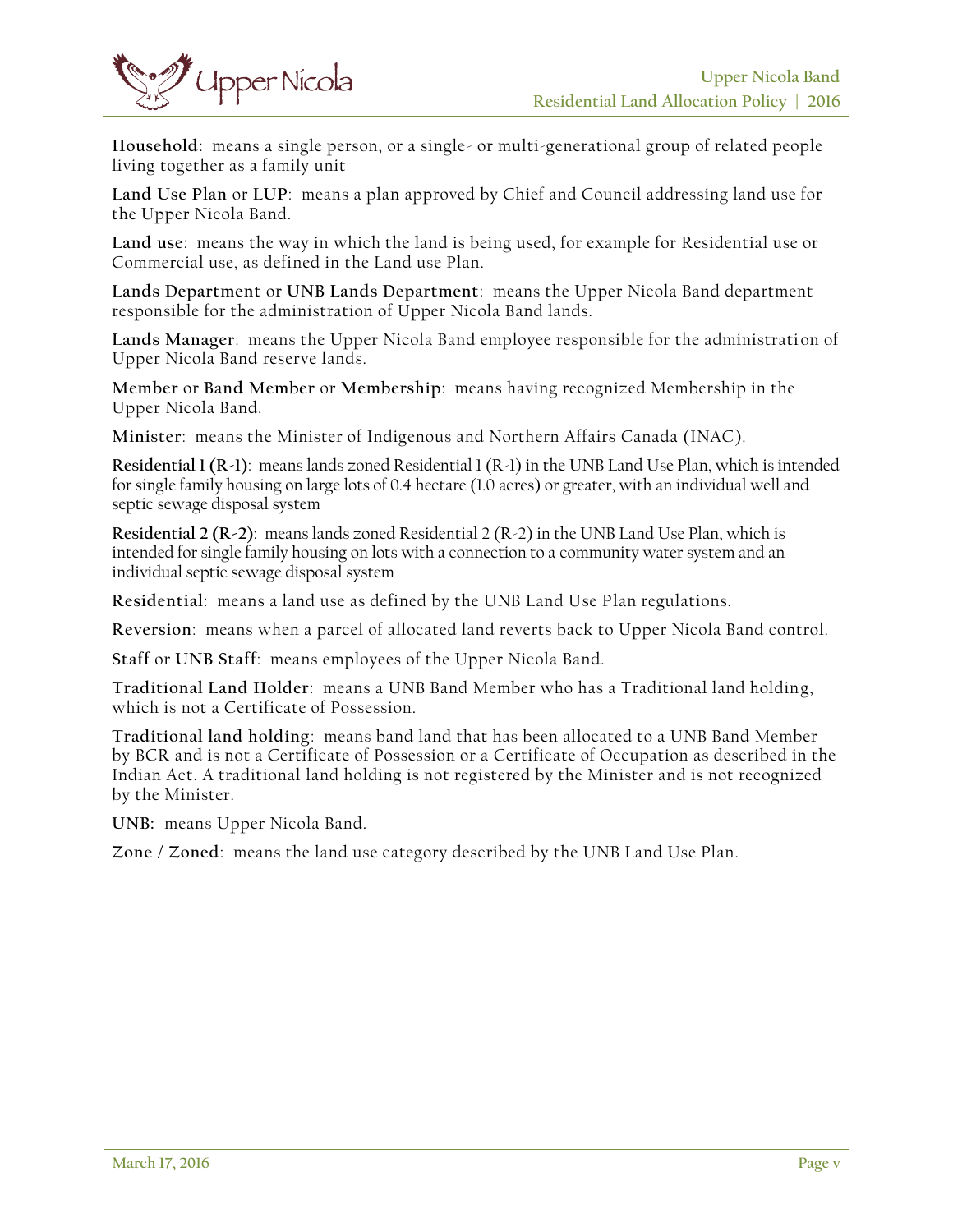<span id="page-6-0"></span>

### **2.0 Purpose**

The Purpose of this Residential Land Allocation Policy is to allocate lands according to Upper Nicola Band land use plans within the eight Upper Nicola Band Reserves:

| IR#            | $N$ ame         |
|----------------|-----------------|
| 1              | Nicola Lake     |
| $\overline{2}$ | Hamilton Creek  |
| 3              | Douglas Lake    |
| $\overline{4}$ | Spahomin Creek  |
| $\overline{5}$ | Chapperon Lake  |
| 6              | Chapperon Creek |
| 7              | Salmon Lake     |
| Ջ              | Spahomin Creek  |

Although the Land Use Plan (LUP) has outlined several different land use categories (zones), the identified Land Use Categories within the Land Use Plan areas, Land Allocation applications are only intended for lands identified for "Residential" uses (e.g. Residential 1 [R-1] and Residential 2 [R-2]).

The Residential Land Allocation Policy is intended to provide Members with the opportunity to obtain an allocation of lands permitting residential uses either as a principle or ancillary use based on the existing land use category identified in the LUP.

The Land Use Plan and Residential Land Allocation Policy (LAP) were developed together to ensure that accessible, consistent and sound policies are followed to ensure the orderly disposition of lands, resource and facilities.

For more detailed information regarding the intent, permitted uses and other regulations for each land use category, please refer to the Upper Nicola Band LUP.

A Land Allocation for residential purposes is only for individual mortgages, FN Housing Market Fund, or individual financing.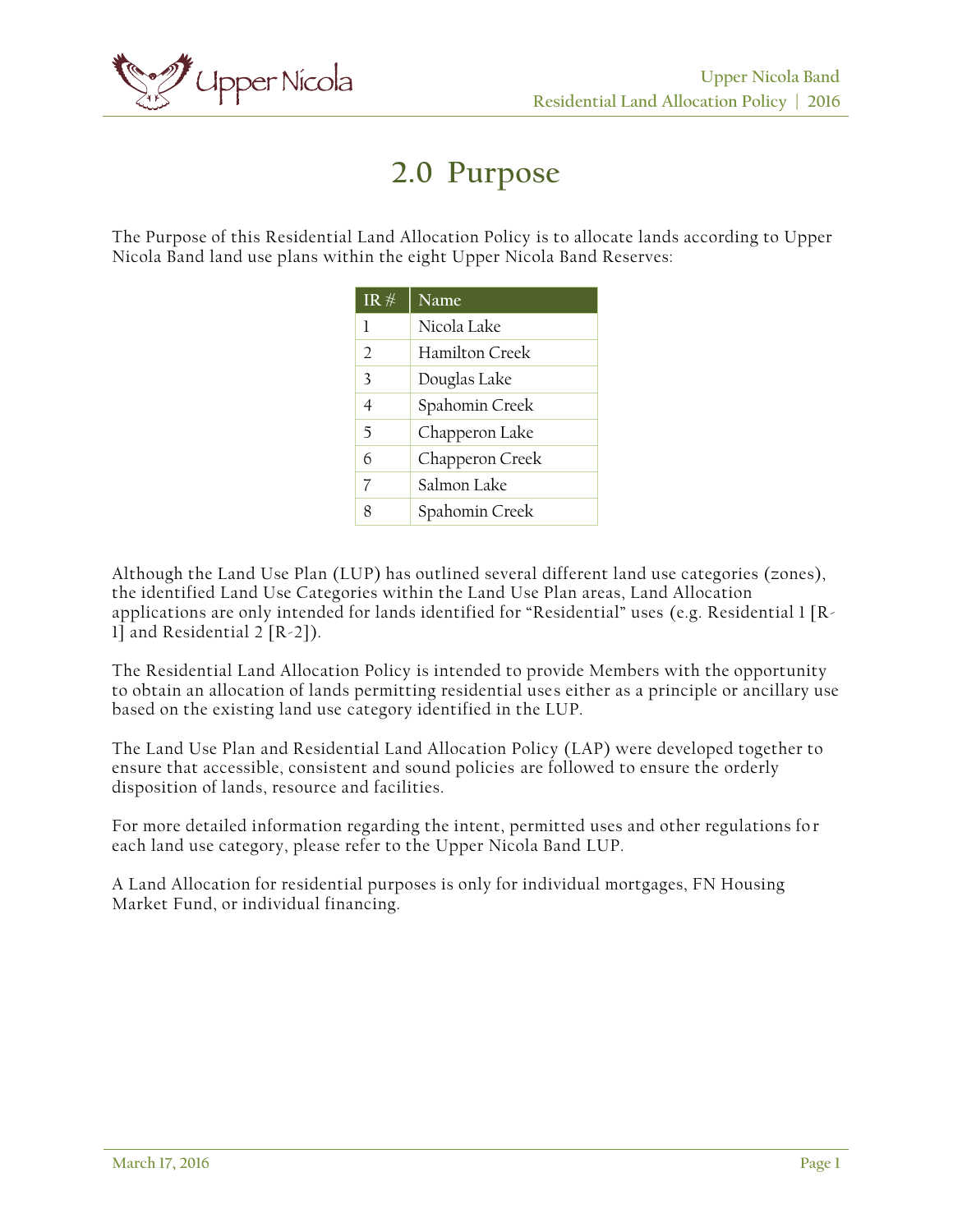<span id="page-7-0"></span>

# **3.0 Background**

The first version of the Upper Nicola Band Residential Land Allocation Policy was developed in 1998 in response to the discussions at a General Band Meeting. A Committee was formed with the task of developing a Residential Land Allocation Policy to address the needs of Band Membership.

Upper Nicola Band adopted a revised Residential Land Allocation Policy on May 20, 2014. This policy provided an overview for land allocation for residential uses plus an approved procedure.

More specifically, the 2014 Residential Land Allocation Policy included information regarding:

- o Application and approval process;
- o Appeals Process for Applicants and Opponents
- o Appeals from UNB General Band Membership
- o Responsibilities of administration and Membership; and
- o Reversion of Upper Nicola Band Land.

Subsequent to the adoption of the 2014 Residential Land Allocation Policy, Upper Nicola Band believed it necessary to re-visit this Policy and update it to reflect other policy changes and Band needs.

This 2016 update was funded by the First Nations Market Housing Fund to update the Policy and ensure its consistency with the concurrently-developed Upper Nicola Band Land Use Plans. The 2016 Residential Land Allocation Policy was developed in collaboration with a working group consisting of Upper Nicola Band Staff and Band Members. Further input on the Residential Land Allocation Policy was obtained through a series of Band Member consultation sessions throughout Spring / Summer / Fall 2015.

Final Member input on the draft Residential Land Allocation Policy was obtained at a General Band Meeting (GBM) held on October 28, 2015.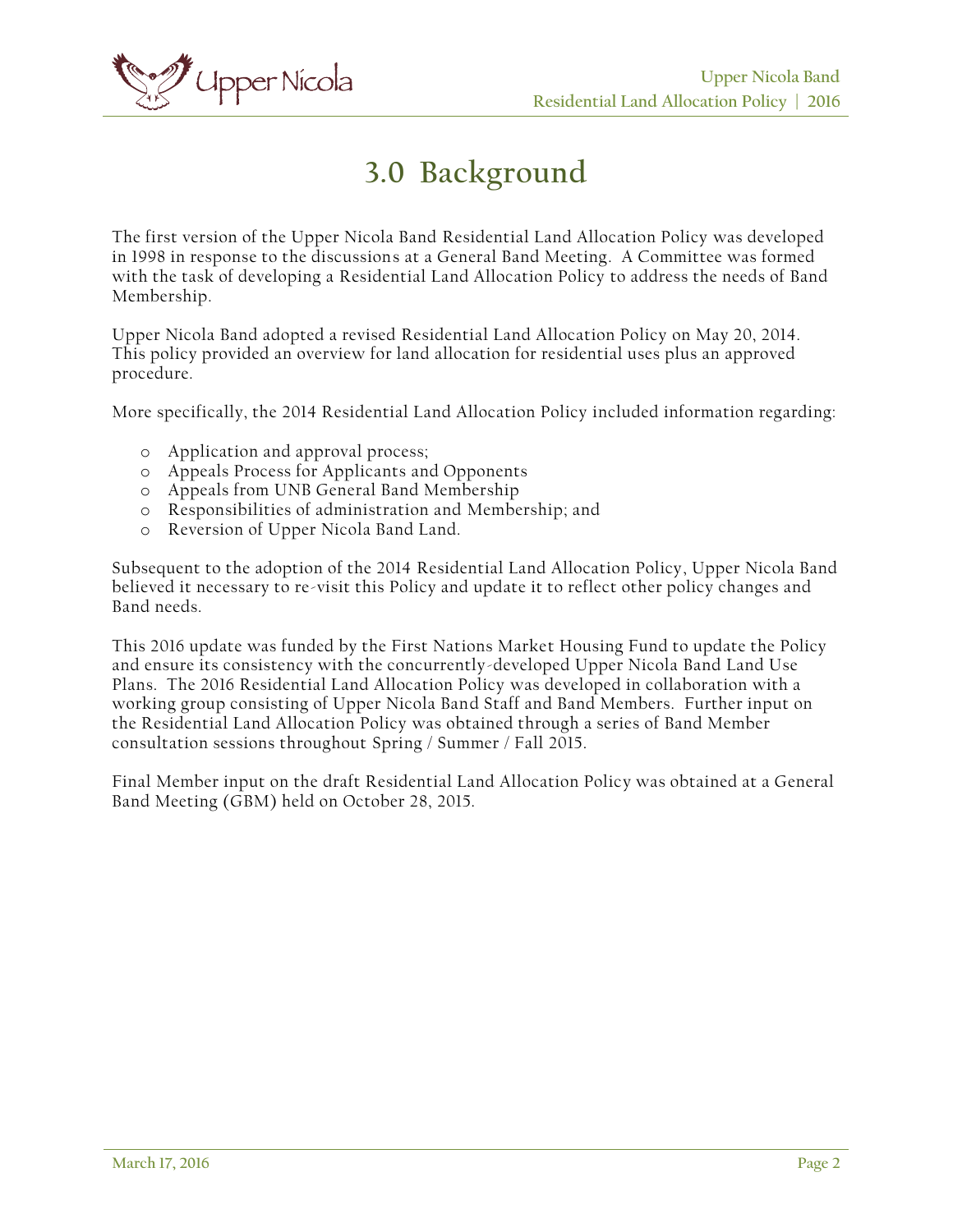<span id="page-8-0"></span>

# **4.0 Application of Residential Land Allocation Policy to UNB Members**

### <span id="page-8-1"></span>**4.1 General Policies**

- 4.1.1 The Upper Nicola Band recognizes that Members have the right to use lands for home settlement as defined in the Upper Nicola Land Use Plan.
- 4.1.2 Land Allocation Applications shall only be considered on lands identified as "Residential 1  $(R-I)$ " or "Residential 2  $(R-2)$ " within the Upper Nicola Band Land Use Plan. In situations where a parcel of land contains one or more Land Use Categories, a Land Allocation Application may be considered, provided that:
	- a) The parcel includes a portion of lands identified as "Residential 1 (R-1)" or "Residential 2 (R-2)"; and
	- b) The proposed lands to be allocated to a member only include that area identified as "Residential 1 ( $R-1$ )" or "Residential 2 ( $R-2$ )" on the Land Use Plan.
- 4.1.3 Land Allocation Applications shall only be considered for vacant unencumbered lands.
- 4.1.4 The size of the allocation shall reflect the needs of the applicant and the servicing requirements of the subject lands. In order to conserve the land base for the future housing needs of its members, Upper Nicola Band shall seek to allocate land for housing in the most efficient manner possible.
- 4.1.5 Parcels available for allocation within subdivisions will exist at pre -determined lot sizes and in accordance with Land Use category.
- 4.1.6 Upper Nicola Band Members can apply for land allocation if they meet the eligibility requirements outlined below. Applications will be reviewed in the order they are received by the Upper Nicola Band Lands Administration.
- 4.1.7 Band Members will be limited to one Land Allocation per Band Member over 18 years of age for home settlement.
- 4.1.8 In the case where an applicant or applicant's family already own other reserve land, the administration may require the applicant to show cause of allocation request (e.g. closer to roads, schools, neighbors and services).
- 4.1.9 Applications will be reviewed without prejudice.
- 4.1.10 Applications will be accepted for more remote or less accessible lots, provided the applicant can show cause or need and has access to resources to develop services. Further, applicants wishing to develop in more remote or less accessible lots must be aware that fire and emergency health services may be limited and the band assumes no liability or obligation to provide these support services.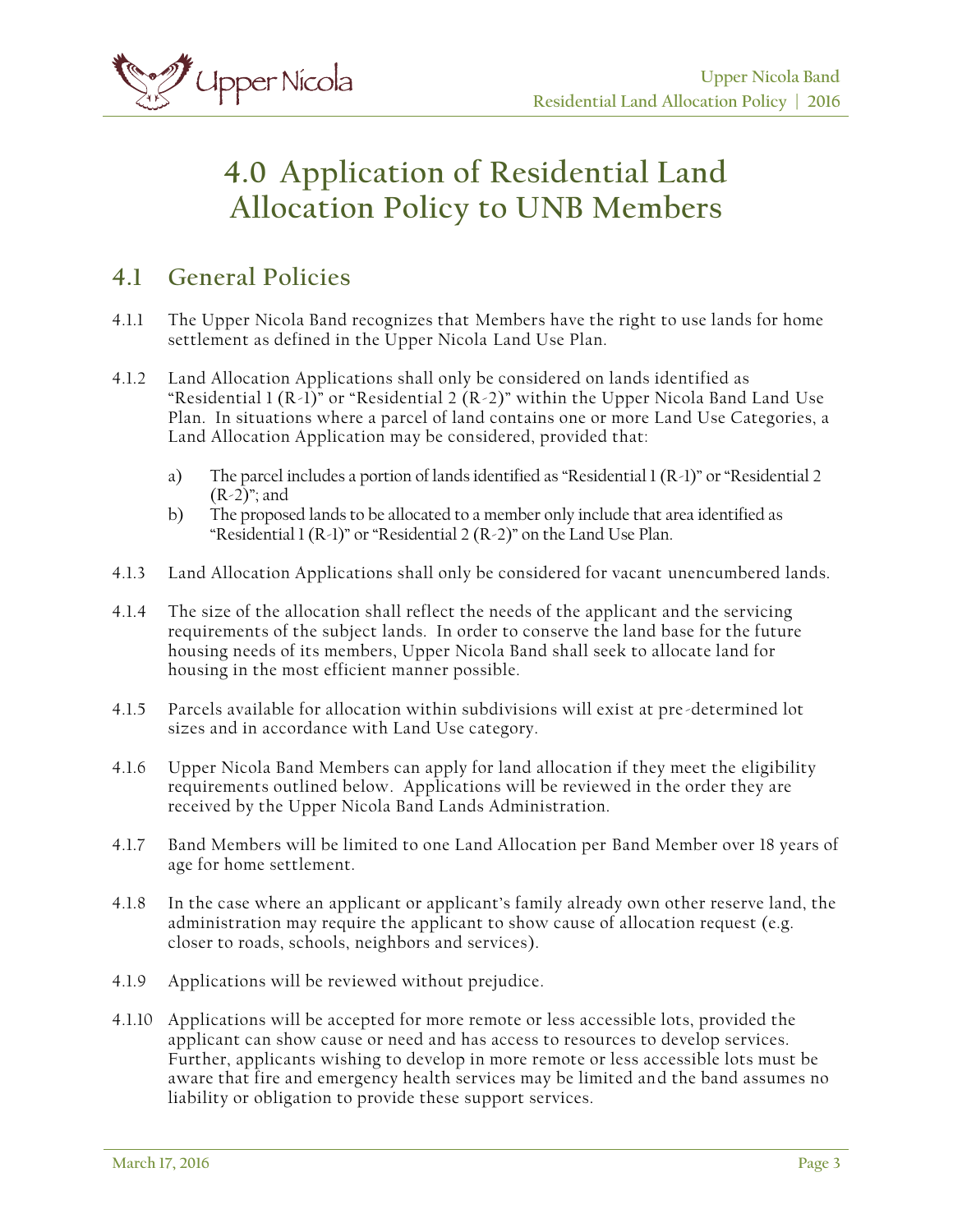

- 4.1.11 Allocated land not being used for its designated purpose may revert to band control. The allocation will be cancelled by way of BCR and the allocated land may revert back to the Band.
- 4.1.12 Band Members will be kept advised of allocation applications through newsletter, Band Office bulletin boards, memos, or through the UNB Lands Manager.
- 4.1.13 All allocations will be subject to Health Canada and UNB Standards/codes for environmental assessment, which may include:
	- a) Provision of potable water
	- b) Septic field or community septic system
	- c) Hydroelectric utility hook-up
	- d) Address Band fire safety requirements
	- e) Suitable access
- 4.1.14 Reversion of allocated land without any buildings or dwellings will be automatic when:
	- a) Applicant transfers to another band
	- b) Abandonment or failure to meet the prescribed criteria in the Conditional Allocation or timeframe as described in No. 5.
	- c) Use that is deemed unacceptable and/or contrary to land use regulations set out by the LUP.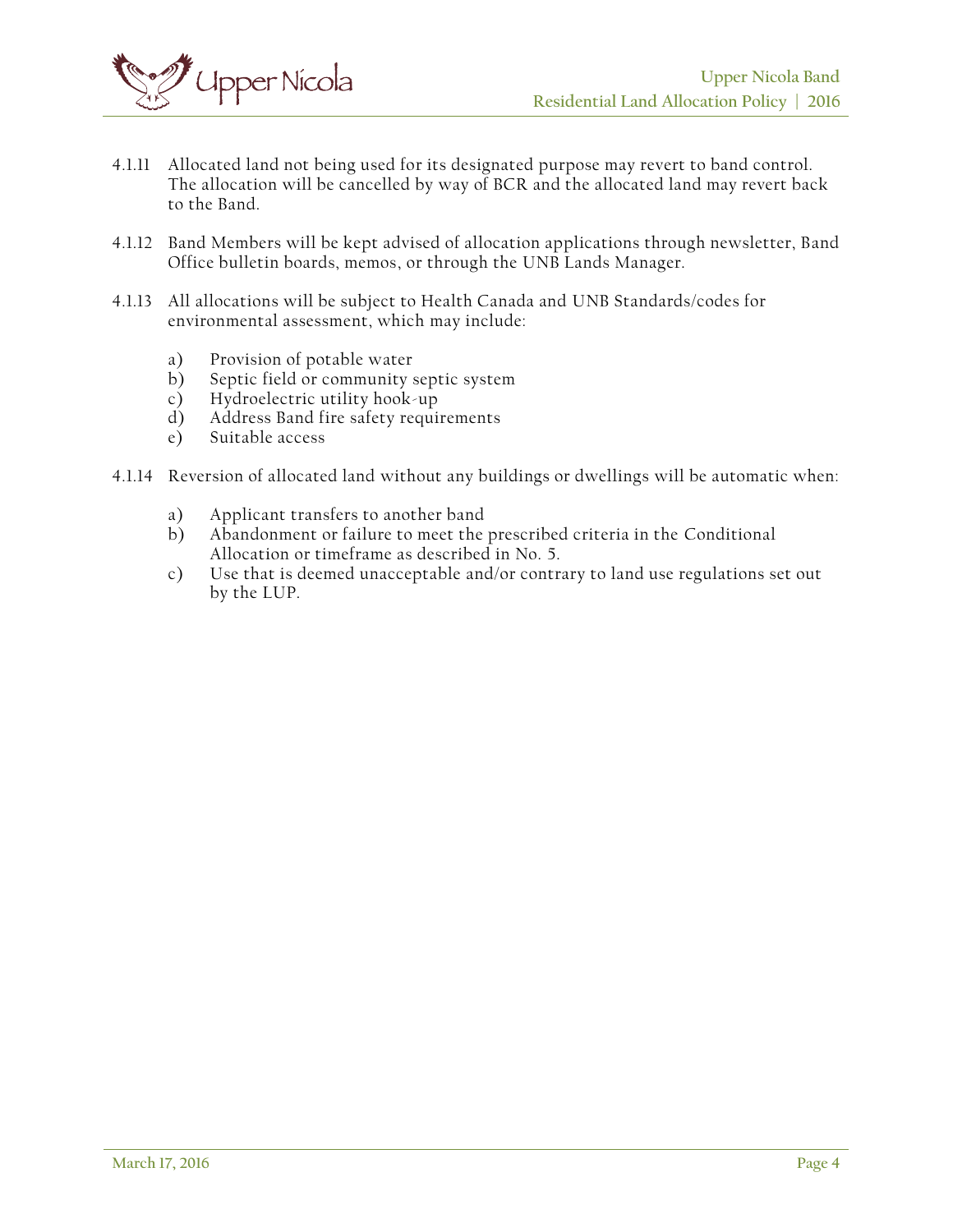<span id="page-10-0"></span>

# **5.0 Eligibility and Process**

### <span id="page-10-1"></span>**5.1 Member Eligibility**

- 5.1.1 Any persons applying for a land allocation through the Residential Land Allocation Policy Process must meet all of the following criteria:
	- a) Must be a registered Upper Nicola Band Member,
	- b) Must be a Band Member in good standing with the Upper Nicola Band, and
	- c) Must be 18 years or older in age

### <span id="page-10-2"></span>**5.2 Application Process**

#### 5.2.1 **Application Submission and Internal Review**

The process involved in the application for a Land Allocation involves six (6) Stages as illustrated in Figure 1 (on page 10). A more detailed description of the application process is provided below.

To initiate the Application process, an eligible Upper Nicola Band Member ("the applicant") can submit an Application for Land Allocation to the Lands Department.

- 5.2.1.1 A completed application will include the following information:
	- a) A completed and signed application form (see Schedule B in Section 7)
	- b) Land use as defined in the LUP
	- c) Reason for the request
	- d) Requested lot size
	- e) Location
	- f) Any additional details to explain the reason for the request
	- g) Payment of any applicable fees (see Schedule A in Section 7)

The UNB Lands Department may ask for proof of Membership.

5.2.1.2 The Lands Manager will work with the applicant to ensure completeness of information prior to presenting application to Chief and Council. The Lands Manager will supply available information to the applicant. The applicant may be required to supply supplemental information at their own cost. Information that may impact the Land Allocation Application may include:

- a) Maps / sketches
- b) Land history
- c) Lot plans
- d) Proposed access roads
- e) Rights-of-way / easements
- f) Pre-approved mortgage letter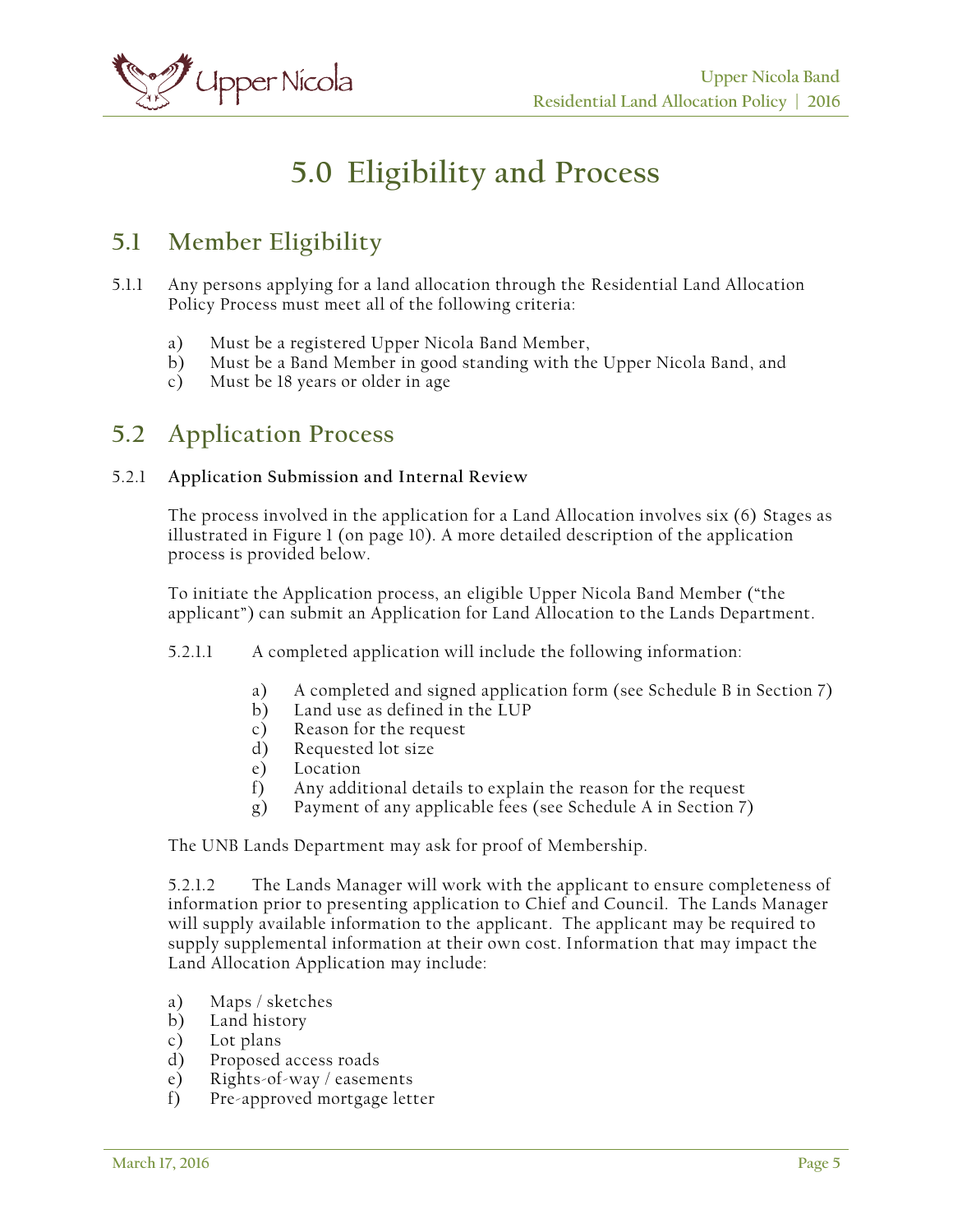

#### g) Plan of financing

Once the application is deemed complete by the Lands Manager, they will circulate the complete application to other relevant UNB departments to review and comment on the Application. Relevant UNB departments may include Cultural Heritage, Housing, Community Services, Public Works.

UNB departments will provide comments, including recommended Conditions prior to forwarding application to Chief and Council for initial review. Applicants are advised that input from this departmental review may affect the land allocation process.

Once the application review has been completed, it will be forwarded to the next quarterly review date as per the Quarterly Review Schedule (Section 5).

#### 5.2.2. **UNB Chief and Council Review**

If the application is complete, it will be forwarded to UNB Chief and Council for **STAGE 1 CONDITIONAL APPROVAL** (e.g. "Stage 2"). Chief and Council will have three options:

- a) Conditional Approval (approval of the application provided that all Conditions listed by UNB Staff are met)
- b) Outright Rejection (application is rejected, new application must be made)
- c) Referral to Staff (application on hold for staff to further study one or more specific issues and report back to Chief and Council)

Following review, the application will proceed to Stage 3.

#### 5.2.3 **Presentation of Application at General Band Meeting**

Following a Stage 1 Conditional Approval by Chief and Council, the application will be presented at the following General Band Meeting ("Stage 3") by both the applicant and the UNB Lands Department. This part of the application process affords an opportunity for consultation only with the broader member community in an open meeting format.

#### 5.2.4 **Posting for Public Review and Comment**

Following the General Band Meeting, the request will be posted for 30 days (DL Band Office, Newsletter, UNB website) starting from the date of the General Band Meeting and made publicly available for the UNB Membership to review and comment ( "Stage 4").

All comments or concerns can be submitted to the UNB Lands Department in writing within the 30 day notification period for the General Band Meeting. These comments will be summarized by the UNB Lands Department, and included in a short report that is forwarded to Chief and Council for their consideration. Full text of comments and concerns will be appended to the report. If no comments or concerns are received, a report reflecting this will be forwarded to Chief and Council for their consideration.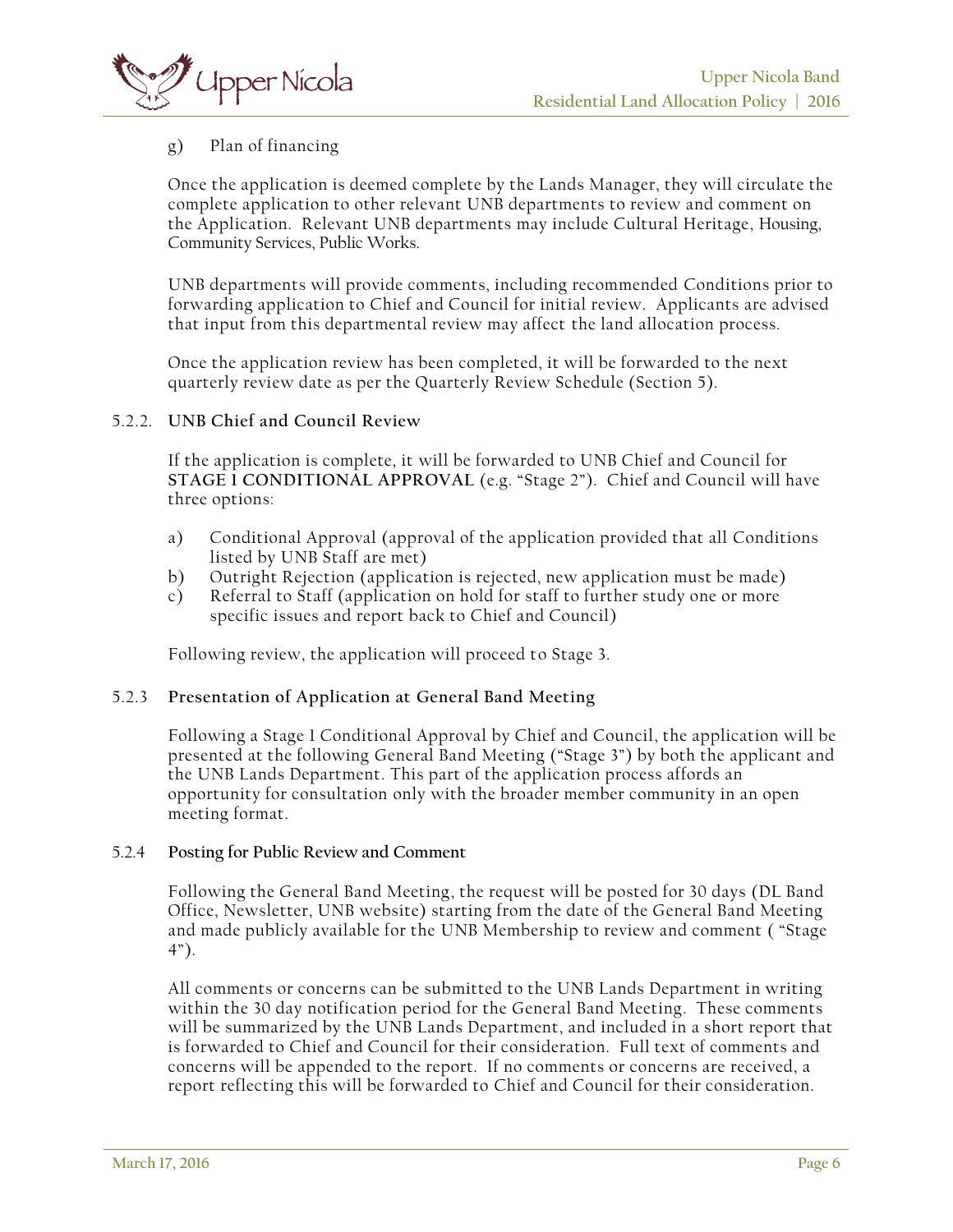

#### 5.2.5 **Conditional Allocation**

Once 30 days have passed from the date of presentation at the General Band Meeting, the Application for Land Allocation, along with a report detailing comments and concerns submitted in writing during the 30-day posting period, will be forwarded back to UNB Chief and Council for approval via a Band Council Resolution (BCR) for a CONDITIONAL ALLOCATION ("Stage 5"). Chief and Council will have three options:

- a) Accept the Application and approve via a BCR a Conditional Allocation to the applicant
- b) Refer the Application back to UNB Staff for further study of one or more issues raised during the public posting of the application
- c) Reject the Application outright

If Chief and Council accept the Land Allocation Application, a Conditional Land Allocation Agreement will be issued to the Applicant. The Conditions may include (generally, although not limited to) requirements such as:

- a) Legal survey of property by a BCLS / CLS certified surveyor
- b) Connection of required utilities (hydro, water, sewerage, etc.)
- c) Completion of any necessary excavation work
- d) Successful percolation test and/or installation of septic (coordinated by UNB Departments [e.g. Housing], responsibility of the Applicant)
- e) Registration of any Rights-of-Way / easements
- f) Road access
- g) House construction is complete

If the Conditions of the Conditional Allocation Agreement are **NOT** met within the designated time frame (2 years), then the land will revert back to the band. A one (1) year extension may be granted if the applicant submits a request in writing outlining the reasons why an extension is needed. A maximum of two extensions may be granted by the UNB Chief and Council, for a maximum total extension length of 2 years. The request for an extension must be received by the UNB Lands Manager or designate prior to the expiry of the CAA or the allocated land may automatically revert back to the Band.

#### 5.2.6 **Land Allocation Application Completion**

Upon completion of the requirements set out in the Conditional Allocation Agreement, including construction of a house, the Residential Land Allocation will be deemed complete (Stage 6). Upper Nicola Band Housing Policies may continue to apply to the house construction as a part of the Land Allocation process.

### <span id="page-12-0"></span>**5.3 Time Limits / Expirations and Extensions**

- 5.3.1 Conditional Allocation Agreements will expire two (2) years after Conditional Allocation Approval by Chief and Council.
- 5.3.2 In such a case that a Conditional Allocation's requirements are actively being completed, prior to the date of expiration passing, the Applicant may request a one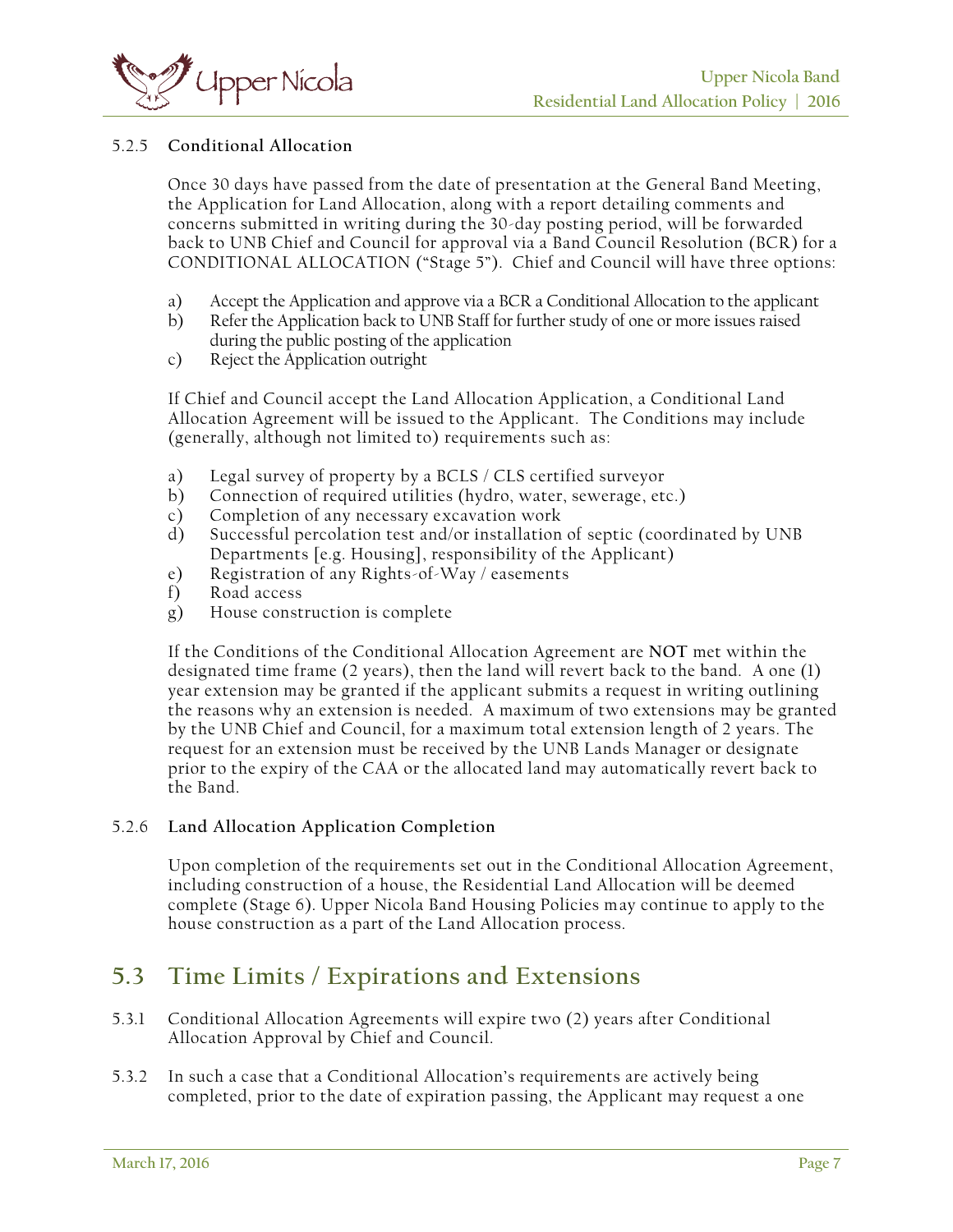year extension. A maximum of two (2) extensions may be granted at the discretion of Chief and Council. The applicant requesting an extension will be required to provide a completed and signed application (see Schedule B in Section 7) plus payment of applicable fees.

All extensions shall require a Conditional Letter of Extension signed by the Chief and Council.

5.3.3 Notwithstanding the time limits and extension policies identified in Sections 5.3.1 and 5.3.2, any Residential Land Allocation Application involving a parcel of land created by the Upper Nicola Band as a part of a residential subdivision project shall have a time limit of one (1) year following the BCR for a Conditional Allocation.

Extensions of a Conditional Allocation granted will **not** be granted for parcels of land created by the Upper Nicola Band through a residential subdivision.

### <span id="page-13-0"></span>**5.4 Appeals**

5.4.1 Applicant Appeals

If an application is rejected, the applicant may make an appeal to the UNB Lands Manager. In order to submit an appeal, the applicant must:

- a) Complete and sign the Land Allocation Appeal Form (see Schedule C in Section 7)
- b) Include any relevant information to support the proposed appeal
- c) Pay any applicable fees (see Schedule A in Section 7)

Chief and Council will review the appeal and will take into account any input by Membership before making a final decision. The final decision will be outlined in a formal letter to the applicant stating the decision and the reasons why the application was denied.

If the Chief and Council deny the application at this time, the decision is considered final.

#### 5.4.2 **Opponent / Public Appeal**

During Stage 2 ("Conditional Approval") of the Application for Land Allocation process, Appeal Applications may be reviewed by Chief and Council and subsequently posted for UNB General Band Membership Public Review. Members may make comments on the Appeal Applications by filling out Section B of the Appeals (Schedule C) form and submitting to the UNB Lands Manager prior to the closing date of the current public review period. Members may be asked to be present at the next quarterly General Band Meeting to speak on behalf of Section B of the Appeals (Schedule C) form comments.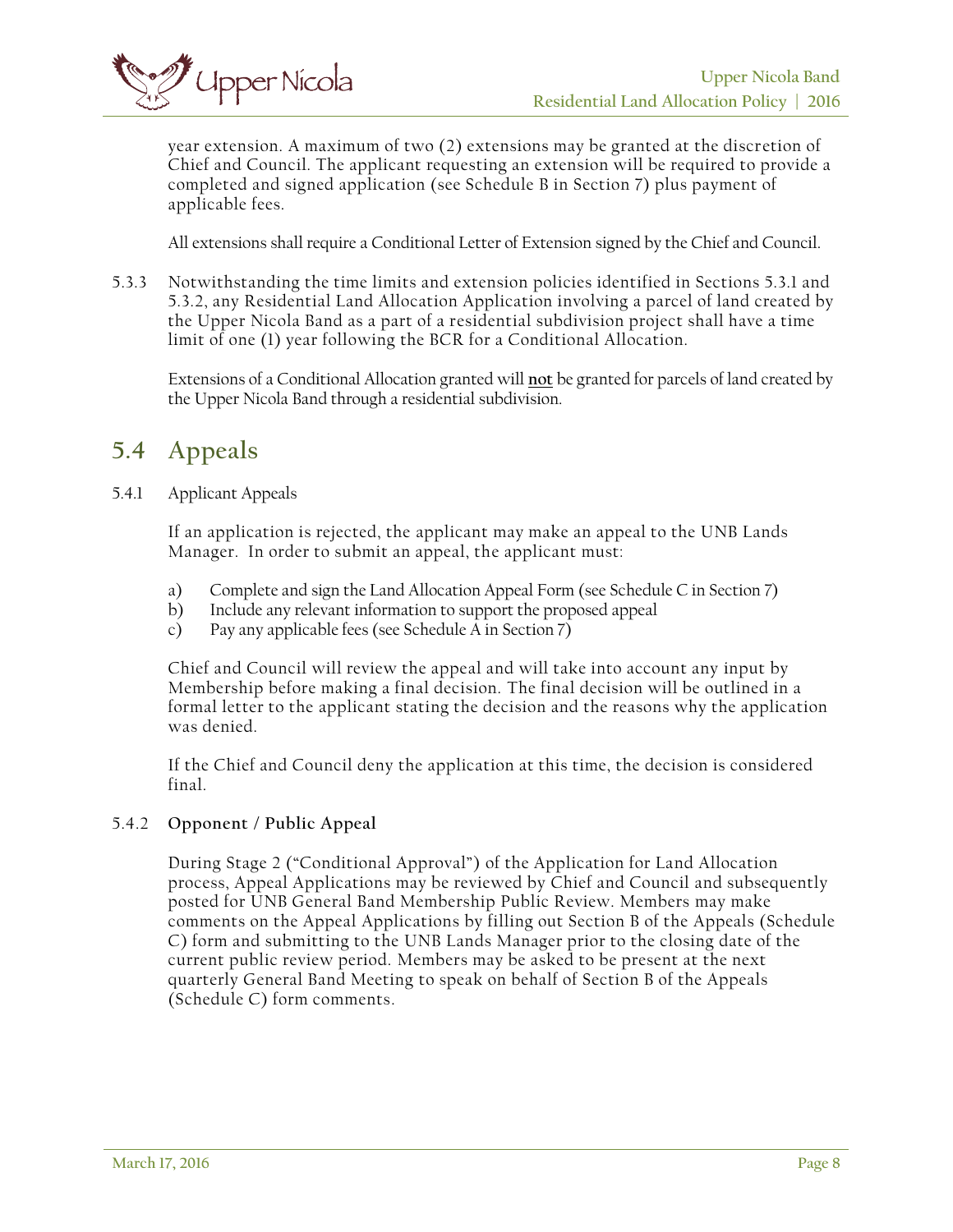<span id="page-14-0"></span>

# **6.0 Application Review and Member Engagement Process**

To provide Band Members with greater certainty in the timing of Band consideration of Land Allocation applications, Chief and Council will review all Land Allocation applications that include all requirements on a quarterly basis.

The table below outlines the timing of UNB Application for Land Allocation activities as outlined in Stages 3 and 4 of the Land Allocation process.

| Quarterly Review Dates<br>by Chief and Council | Applications Posted for<br>Public Review and<br>Comment for 30 days | Presentation of<br>Application for Land<br>Allocation at General<br><b>Band Meeting</b> |
|------------------------------------------------|---------------------------------------------------------------------|-----------------------------------------------------------------------------------------|
| March                                          | March - April                                                       | End of April                                                                            |
| June                                           | June – July                                                         | End of July                                                                             |
| September                                      | September - October                                                 | End of October                                                                          |
| December                                       | December - January                                                  | End of January                                                                          |

In Stage 4 of the Application for Land Allocation Process, the Membership will have the opportunity to review all applications for land allocation for 30 (thirty) days. During this time, Members may submit a comment on the Application of Land Allocation by filling out the Schedule C form and submitting to the UNB Lands Manager before the 30 days of Public Review Period is over. Please see the Section 4.5 Appeals (page 8) for the Appeals process and Appendix B for the Appeals form (Schedule C).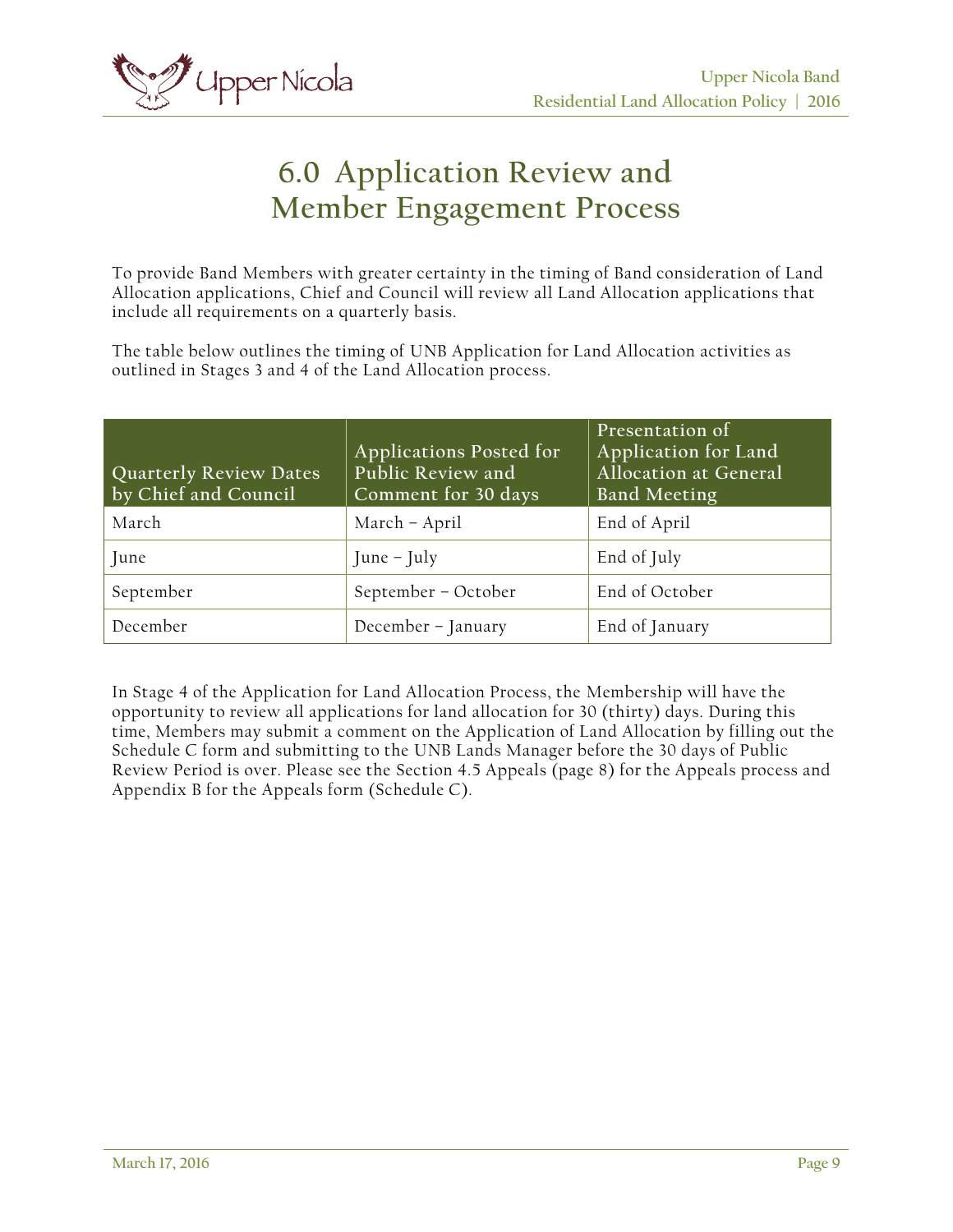

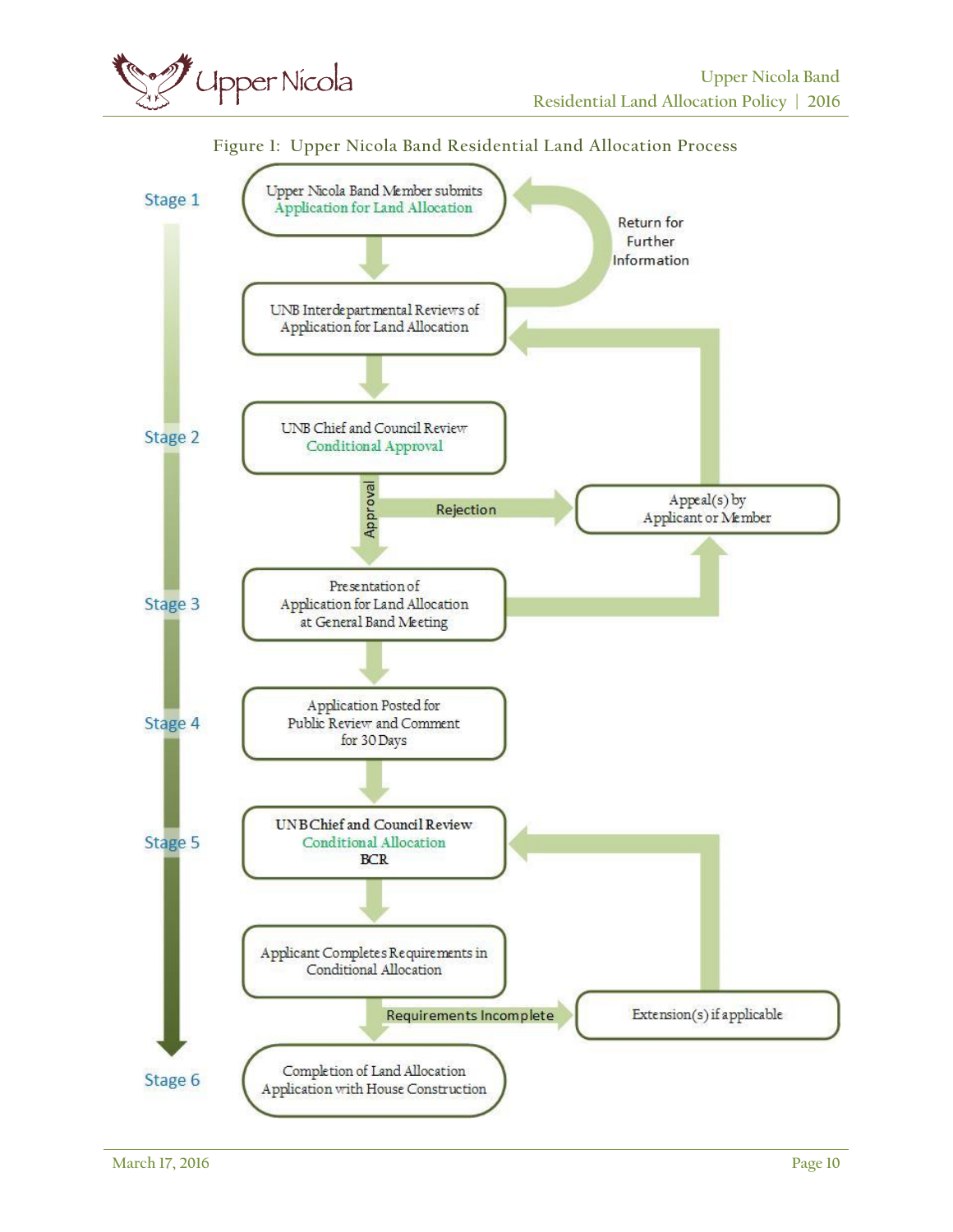

# <span id="page-16-0"></span>**7.0 Residential Land Allocation Policy Review**

The Residential Land Allocation Policy will be reviewed by UNB Staff at least every two (2) years.

The Upper Nicola Band Lands Department may amend the Residential Land Allocation Policy by going through the following process:

- 1. Notification: The UNB will notify Band Membership that the Residential Land Allocation Policy is undergoing review. This notification will be posted for a minimum of 30 days before any further Stages are taken in the process. The notification will be made through the UNB Newsletter and also will be posted to the UNB website in a prominent location.
- 2. Staff circulation: During the 30 day notification period, the UNB Lands Department will circulate proposed changes / amendments to other relevant UNB Department Managers for written comment.
- 3. Engagement: Following the posting period, at least one (1) engagement session open to all Band Members will be conducted. This engagement session will serve two purposes:
	- a) To notify Band Members of proposed changes to the Policy, and
	- b) To solicit input from Band Members on the proposed changes.

After receiving input from the Engagement Session, the Lands Department will advise Chief and Council accordingly.

- 4. Posting: Proposed changes will be posted for a 30-day period and made publicly available for the UNB Membership to review and comment. Members will have a chance to provide input **in writing** to the UNB Lands Department.
- 5. Chief and Council review: Chief and Council will review the proposed amendments to the Policy and will have three options:
	- a) To accept changes as detailed by UNB Lands report
	- b) To refer the Policy amendments back to UNB Staff for further study on one or more specific issues
	- c) To outright reject changes to the Residential Land Allocation Policy
- 6. After Chief and Council have ratified the changes, the updated Residential Land Allocation Policy will be posted and made publicly available to UNB Members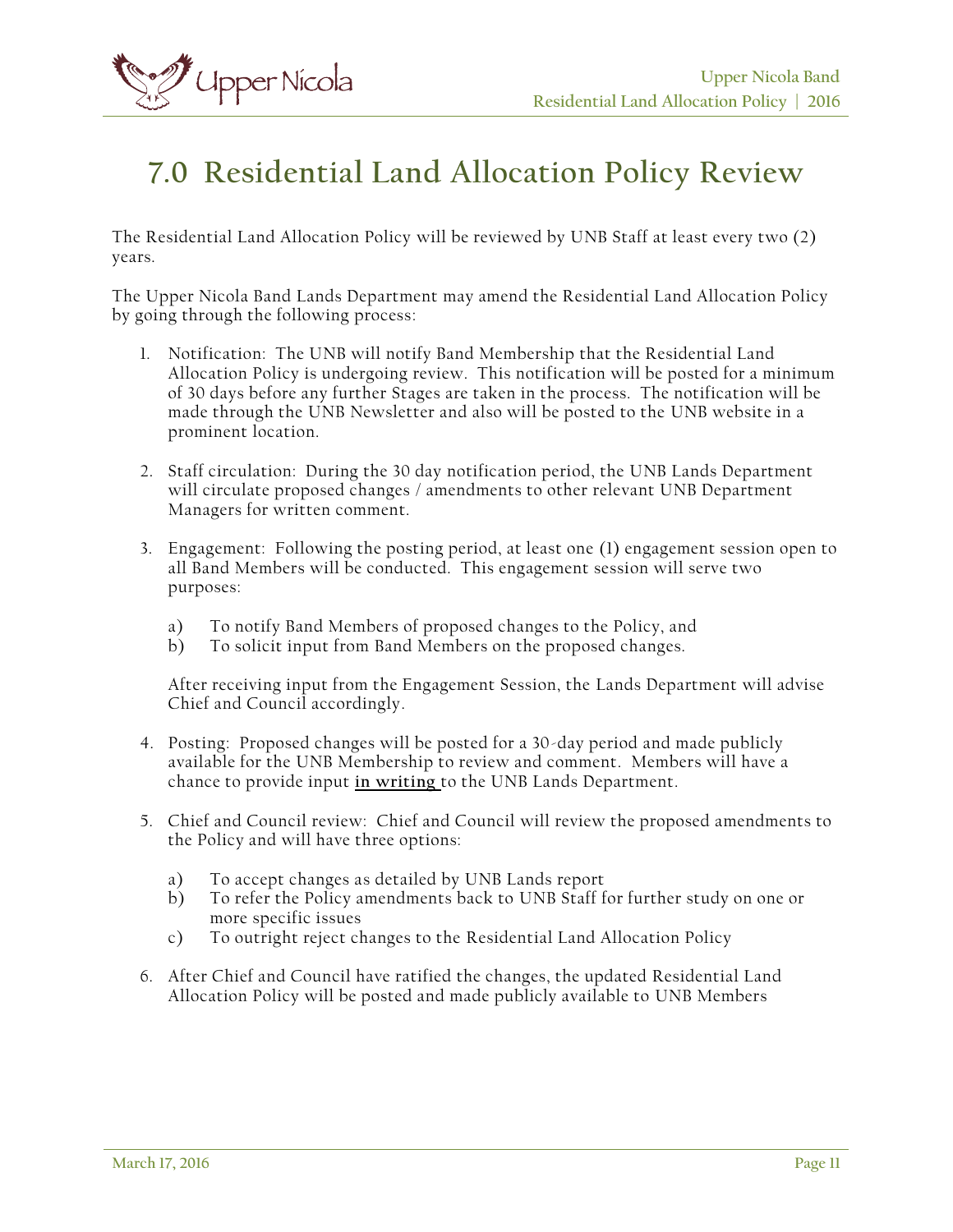

# **8.0 Schedules**

### <span id="page-17-1"></span><span id="page-17-0"></span>**Schedule A: Fees**

| Activity                                                         | Fee   |
|------------------------------------------------------------------|-------|
| Residential Land Allocation Application for Residential Purposes | \$100 |
| Residential Land Allocation Appeal Application - Applicant       | \$50  |
| Residential Land Allocation Appeal Application -Member           | \$25  |
| Conditional Allocation Approval Extension                        | \$100 |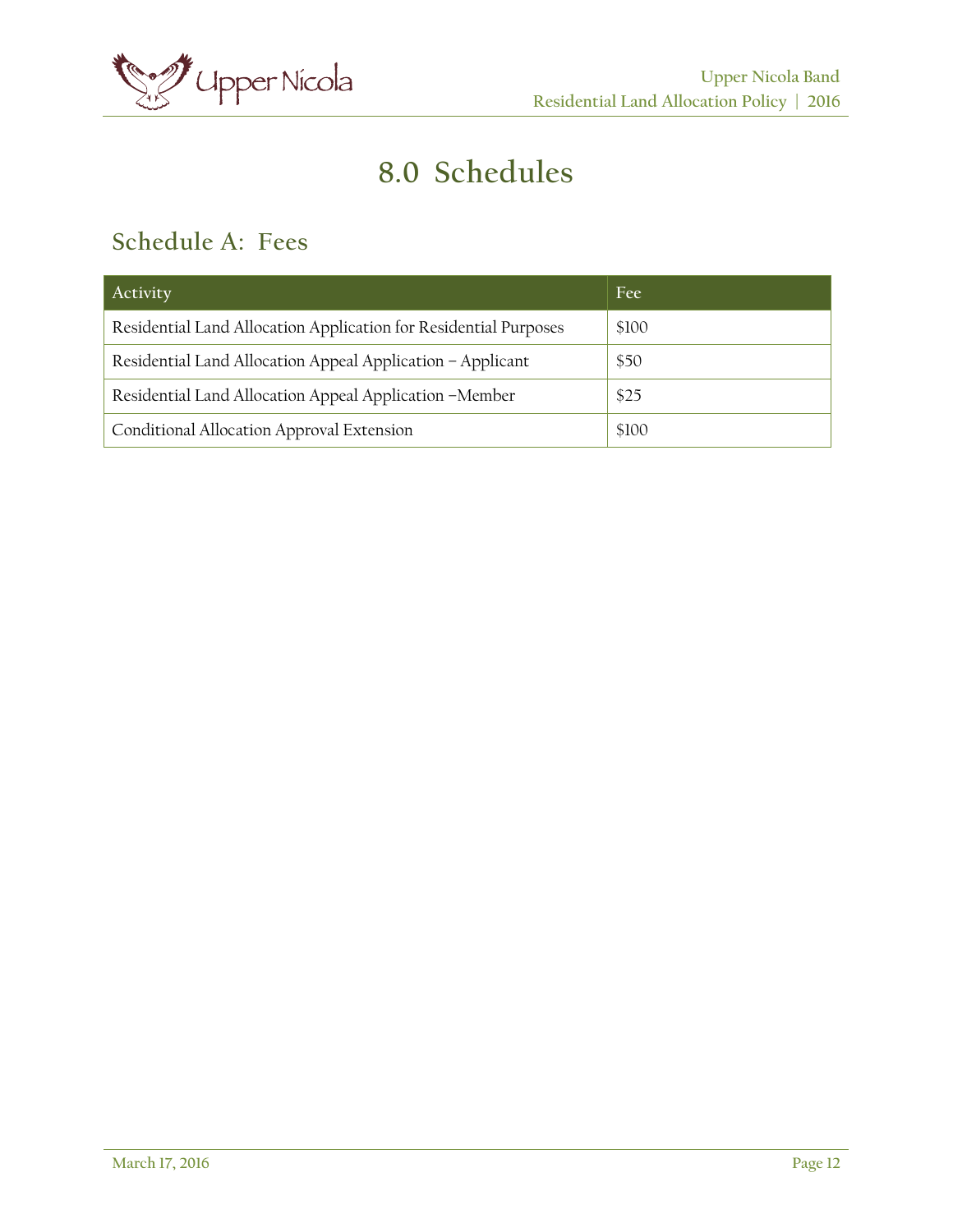

PO Box 3700 Merritt, BC V1K 1B8

Phone: 250-350-3342 Fax: 250-350-3311

### <span id="page-18-0"></span>**Schedule B: Residential Land Allocation Application / Extension Request**

#### **1. APPLICANT For office use only**

|                                                                    | File No. (UNB-LAP-MMDDYY-##) |                           |                         |                       |
|--------------------------------------------------------------------|------------------------------|---------------------------|-------------------------|-----------------------|
|                                                                    |                              |                           |                         |                       |
|                                                                    |                              |                           |                         |                       |
| Given Name(s)                                                      |                              |                           |                         |                       |
|                                                                    |                              |                           |                         |                       |
|                                                                    |                              |                           |                         |                       |
|                                                                    |                              |                           | Email                   |                       |
|                                                                    |                              |                           |                         |                       |
|                                                                    |                              |                           |                         |                       |
| Postal Code                                                        |                              |                           |                         | Cell Phone            |
|                                                                    |                              |                           |                         |                       |
|                                                                    |                              |                           |                         |                       |
| Person to contact on your behalf in your absence:                  |                              |                           |                         |                       |
| Name                                                               |                              |                           |                         | Cell Phone            |
|                                                                    |                              |                           |                         |                       |
|                                                                    |                              |                           |                         |                       |
| Relationship:<br>$\Box$ Friend<br>$\Box$ Relative<br>$\Box$ Other: |                              |                           |                         |                       |
|                                                                    |                              | Date Application Received | Home Phone<br>Phone No. | T'OI OILICE USE OILIV |

LAND ALLOCATION EXTENSION:  $\square$  Yes  $\square$  No If yes, proceed to Part 3 of application form

#### **2. LAND ALLOCATION**

| Location of Land - attach sketch or map                                  | Parcel Description                              |  |  |  |
|--------------------------------------------------------------------------|-------------------------------------------------|--|--|--|
|                                                                          |                                                 |  |  |  |
| Size of Land Allocation Proposed                                         | Area (ft <sup>2</sup> ), Width (ft), Depth (ft) |  |  |  |
|                                                                          |                                                 |  |  |  |
| Description of Proposed Residential Development and Reason for Request * |                                                 |  |  |  |
|                                                                          |                                                 |  |  |  |
|                                                                          |                                                 |  |  |  |
|                                                                          |                                                 |  |  |  |
|                                                                          |                                                 |  |  |  |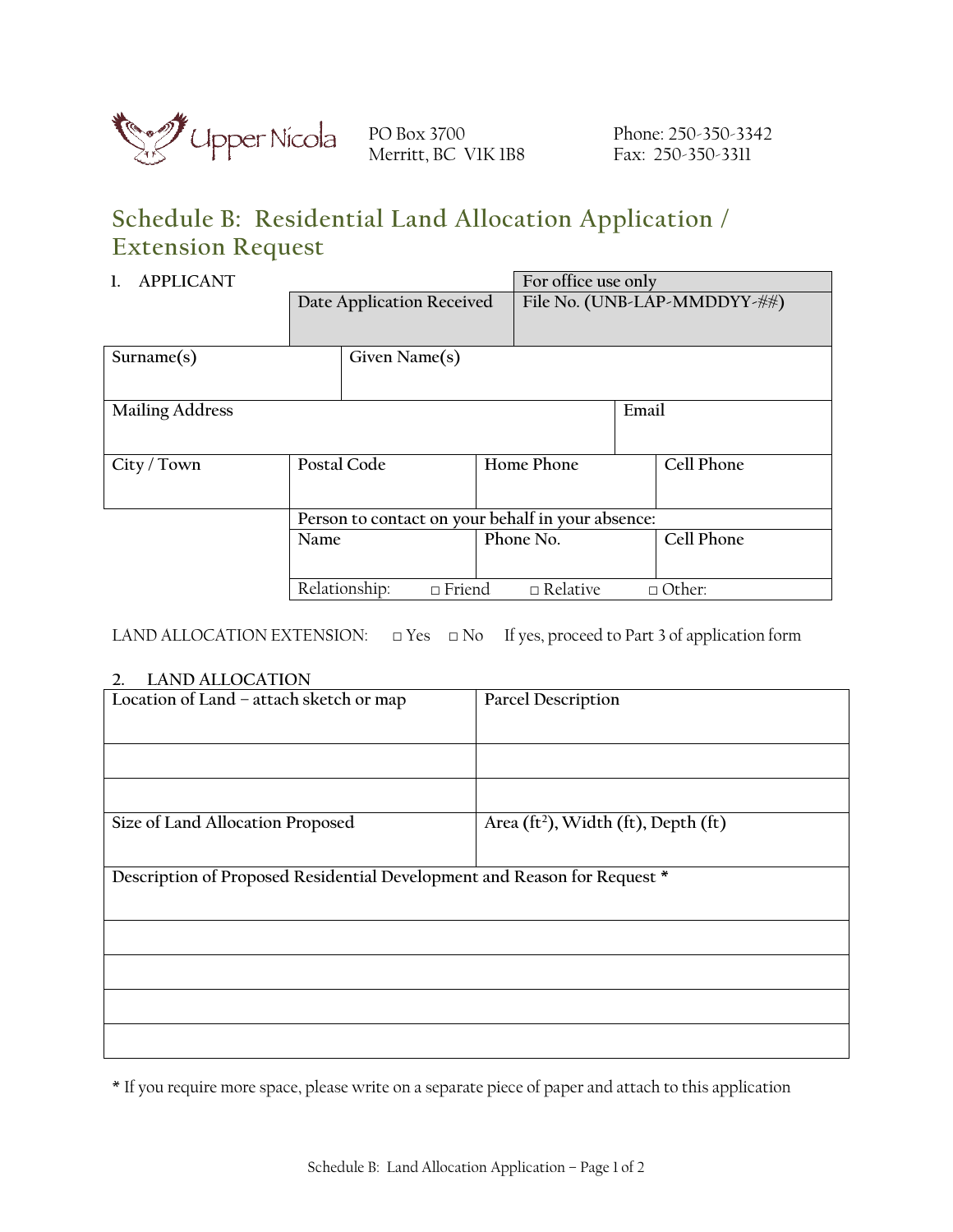

#### **3. ADDITIONAL INFORMATION RELATED TO REQUEST \***

#### **4. DECLARATION**

| I/We solemnly swear that all the information provided is true and I understand that providing |
|-----------------------------------------------------------------------------------------------|
| any false information will void my application.                                               |

- 2. I/We authorize Upper Nicola Band to proceed with an internal credit check to assist with my/our application.
- 3. I/We understand that the fees associated with this request are non-refundable.

| Signature of Applicant | Date |
|------------------------|------|
|------------------------|------|

| For UNB Office Use                                                                                               |              |           |  |
|------------------------------------------------------------------------------------------------------------------|--------------|-----------|--|
| Date Received:                                                                                                   |              |           |  |
| Is the Applicant in good standing with the Upper Nicola Band?                                                    | $\Box$ Yes   | $\Box$ No |  |
| Does the Application contain all the required information?                                                       | $\sqcap$ Yes | $\Box$ No |  |
| Has the Applicant met internal credit check criteria?                                                            |              | $\Box$ No |  |
| Has the Applicant met UNB membership confirmation?                                                               |              | $\Box$ No |  |
| Have all the relevant UNB departments reviewed the application?                                                  |              | $\Box$ No |  |
| If all are a YES, then proceed with forwarding to Chief and Council for Review and STAGE 1 CONDITIONAL APPROVAL. |              |           |  |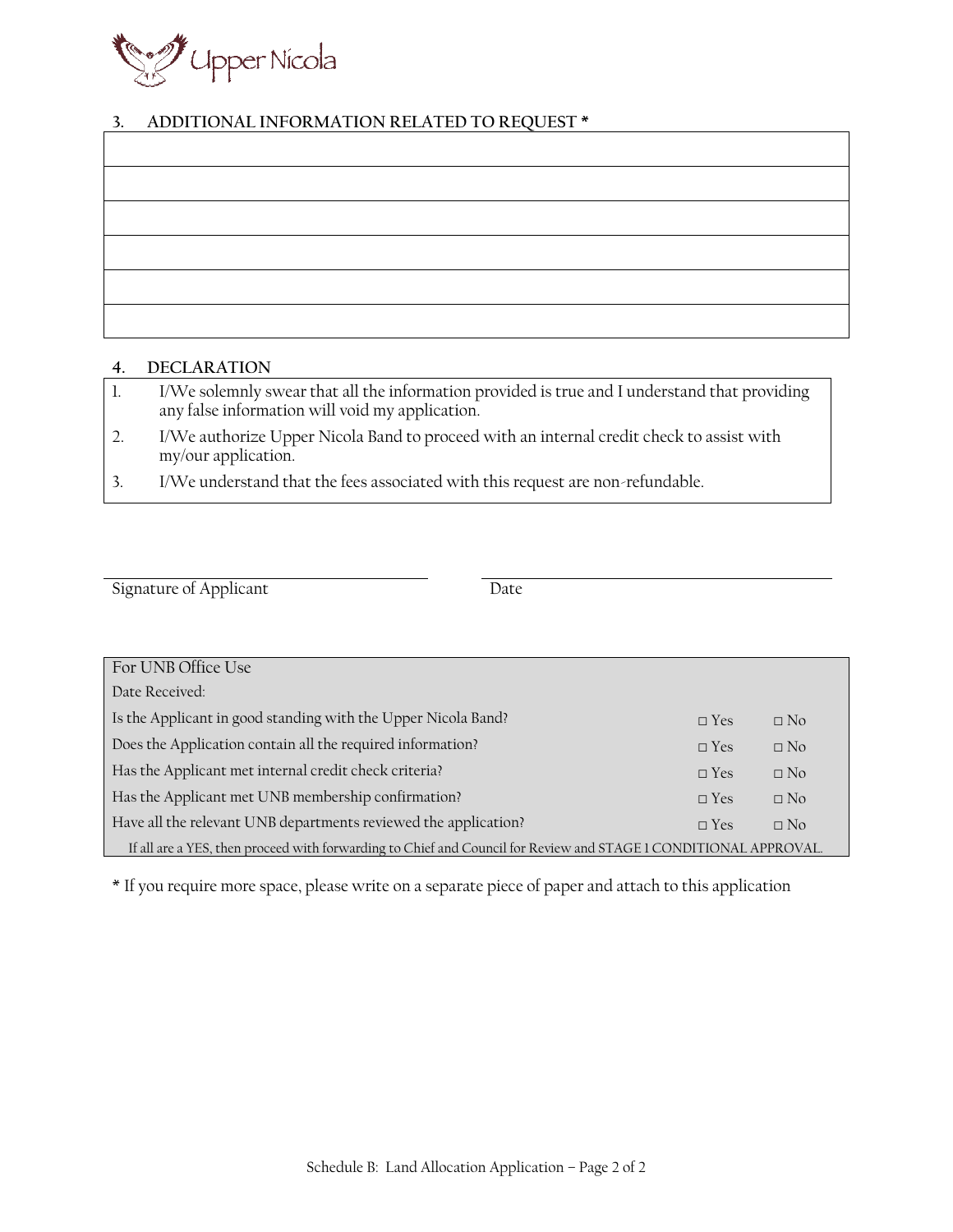

Merritt, BC V1K 1B8

Phone: 250-350-3342 Fax: 250-350-3311

### <span id="page-20-0"></span>**Schedule C: Residential Land Allocation Application Appeal**

If you are an Applicant and are appealing a decision made by the Chief and Council and your application was rejected, fill out **SECTION A**.

If you are a UNB General Band Member and would like comment on an appeal put forth by another UNB Band Member, fill out **SECTION B**.

| <b>SECTION A</b>                                | For office use only |                           |                                 |            |                                     |  |
|-------------------------------------------------|---------------------|---------------------------|---------------------------------|------------|-------------------------------------|--|
| <b>APPLICANTS ONLY</b>                          |                     | Date Appeal Received      |                                 |            | File No. (UNB-LAP-MMDDYY-##)        |  |
| Surname(s)                                      |                     | Given Name(s)             |                                 |            |                                     |  |
| <b>Mailing Address</b>                          |                     |                           |                                 |            |                                     |  |
| City / Town                                     |                     | Postal Code<br>Home Phone |                                 | Cell Phone |                                     |  |
| Location of Land                                |                     |                           | Chief and Council Decision Date |            |                                     |  |
|                                                 |                     |                           |                                 |            |                                     |  |
| Please describe your reason(s) for the Appeal * |                     |                           |                                 |            |                                     |  |
|                                                 |                     |                           |                                 |            |                                     |  |
|                                                 |                     |                           |                                 |            |                                     |  |
|                                                 |                     |                           |                                 |            |                                     |  |
|                                                 |                     |                           |                                 |            |                                     |  |
|                                                 |                     |                           |                                 |            |                                     |  |
|                                                 |                     |                           |                                 |            |                                     |  |
|                                                 |                     |                           |                                 |            | This section continues on next page |  |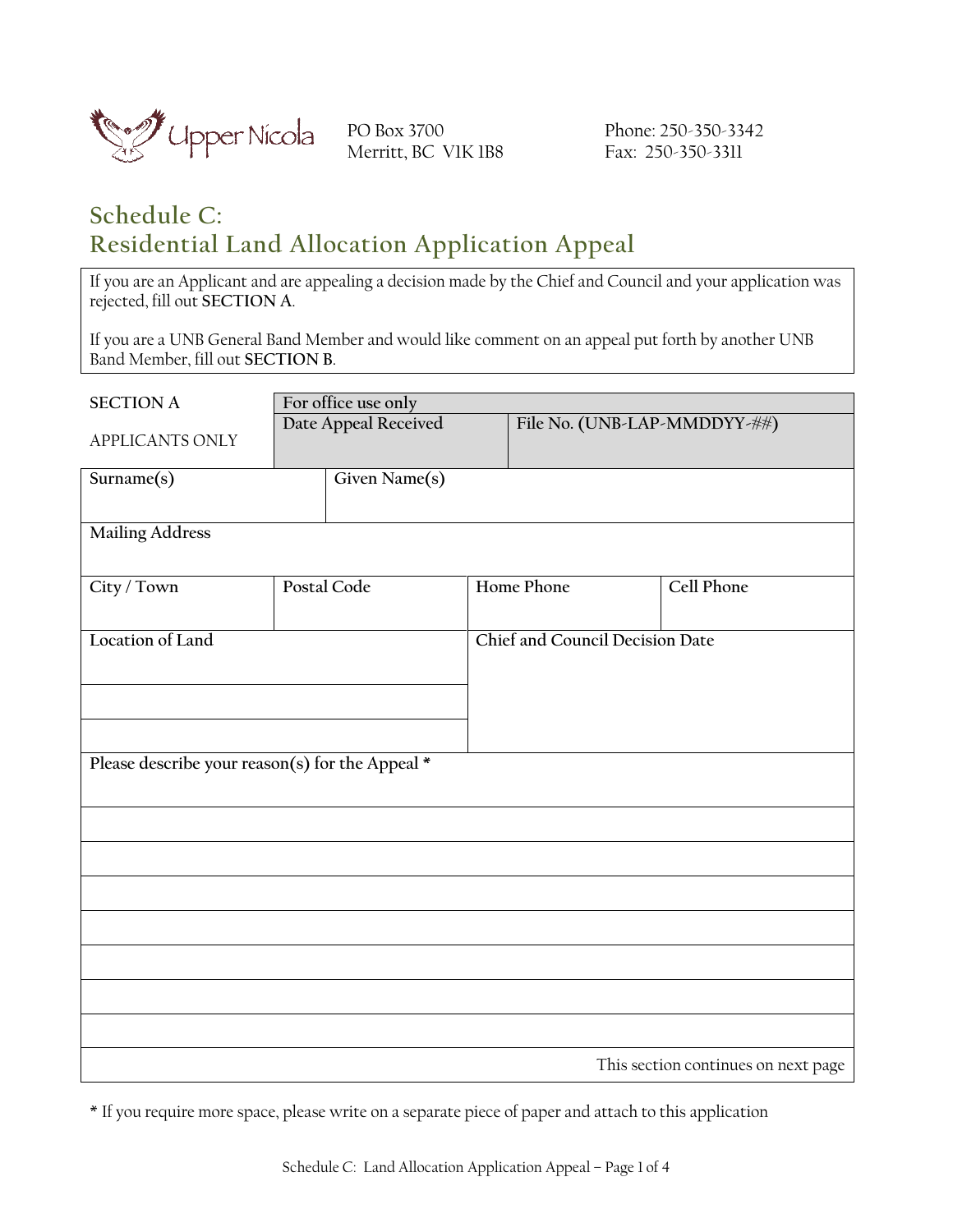

**Please describe your reason(s) for the Appeal, continued \***

1. I/We understand that there is a fee associated with this Appeal and that this Appeal will not be processed until the fee is paid.

2. I/We understand that in submitting this Appeal, the decision made on this Appeal by Chief and Council will be final and no further appeals can be made regarding this particular Application / Land Allocation.

Signature of Applicant Date

\* If you require more space, please write on a separate piece of paper and attach to this application

For UNB Office Use Date Received: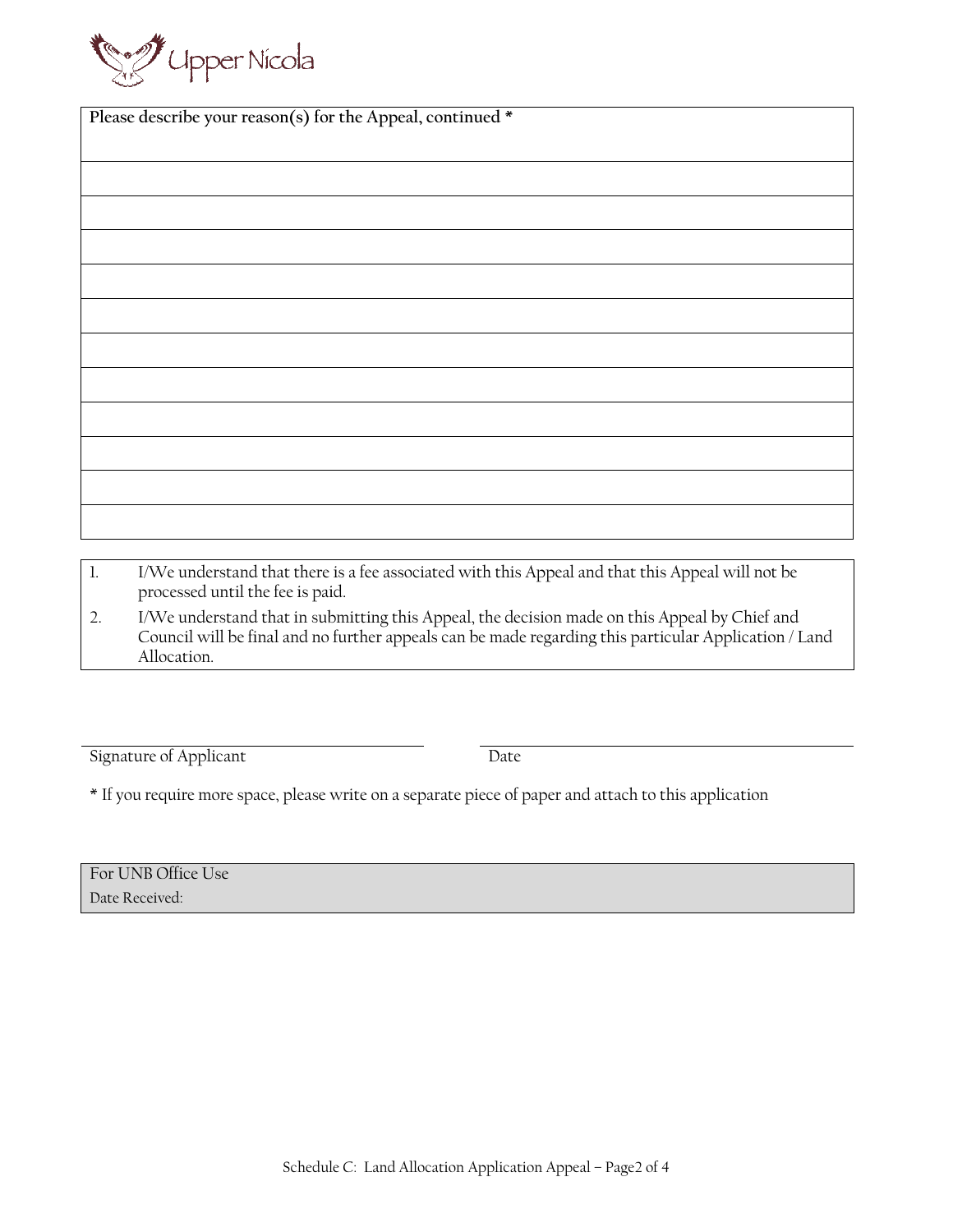

#### **SECTION B For office use only**<br>**Date Appeal Received** MEMBER APPEAL (non-Applicant only) File No. (UNB-LAP-MMDDYY-##)

#### **Your Information**

| Surname(s)                                      |             | Given Name(s) |                                     |  |
|-------------------------------------------------|-------------|---------------|-------------------------------------|--|
| <b>Mailing Address</b>                          |             |               |                                     |  |
|                                                 |             |               |                                     |  |
| City / Town                                     | Postal Code | Home Phone    | Cell Phone                          |  |
| Location of Land                                |             |               |                                     |  |
|                                                 |             |               |                                     |  |
|                                                 |             |               |                                     |  |
|                                                 |             |               |                                     |  |
|                                                 |             |               |                                     |  |
| Please provide your comment(s) on this Appeal * |             |               |                                     |  |
|                                                 |             |               |                                     |  |
|                                                 |             |               |                                     |  |
|                                                 |             |               |                                     |  |
|                                                 |             |               |                                     |  |
|                                                 |             |               |                                     |  |
|                                                 |             |               |                                     |  |
|                                                 |             |               |                                     |  |
|                                                 |             |               |                                     |  |
|                                                 |             |               |                                     |  |
|                                                 |             |               | This section continues on next page |  |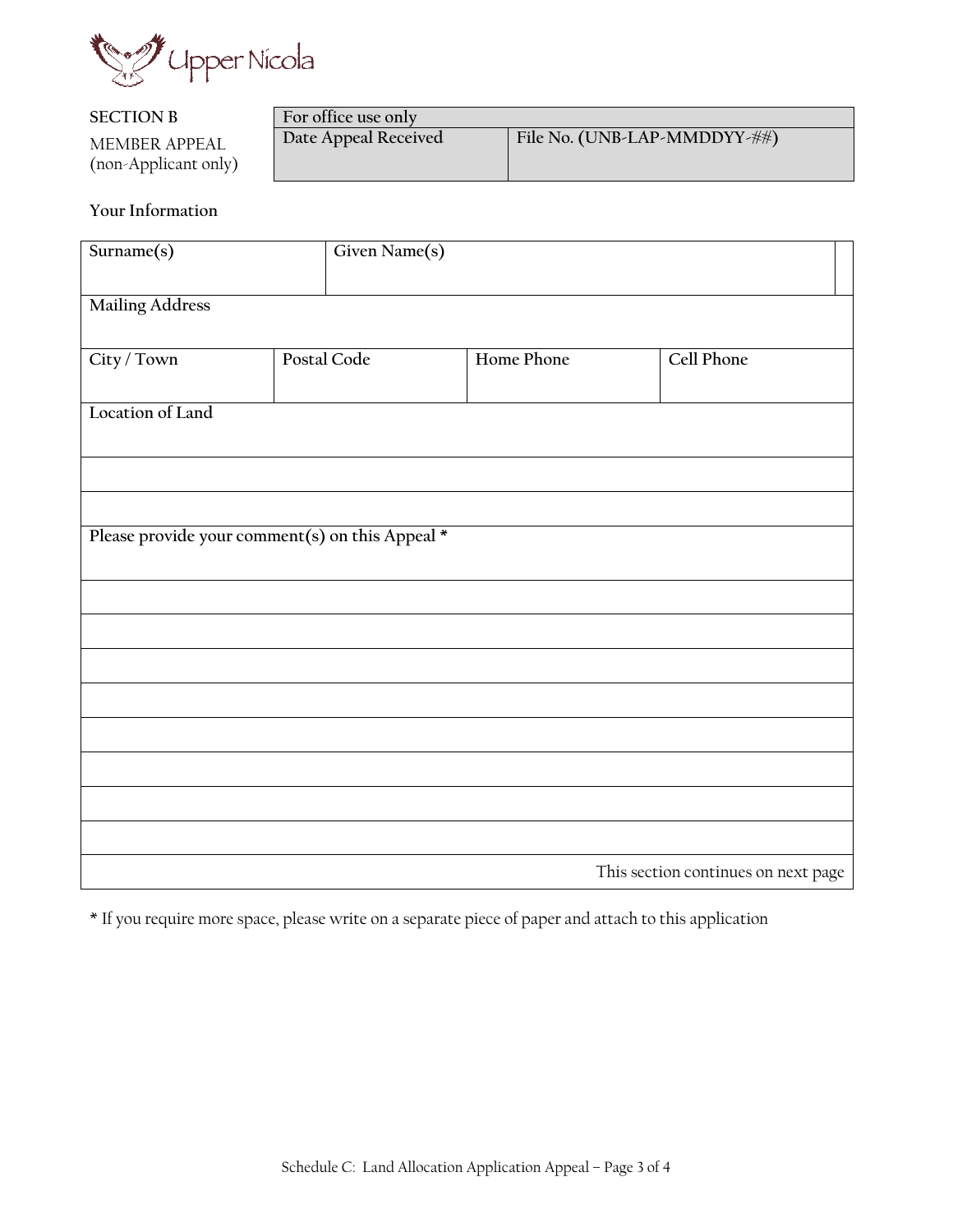

**Please provide your comment(s) on this Appeal, continued \***

1. I/We understand that there is a fee associated with this Appeal and that this Appeal will not be processed until the fee is paid.

2. I/We understand that in submitting this Appeal, the decision made on this Appeal by Chief and Council will be final and no further appeals can be made regarding this particular Application / Land Allocation.

Signature of Band Member Date

| For UNB Office Use |  |
|--------------------|--|
| Date Received:     |  |